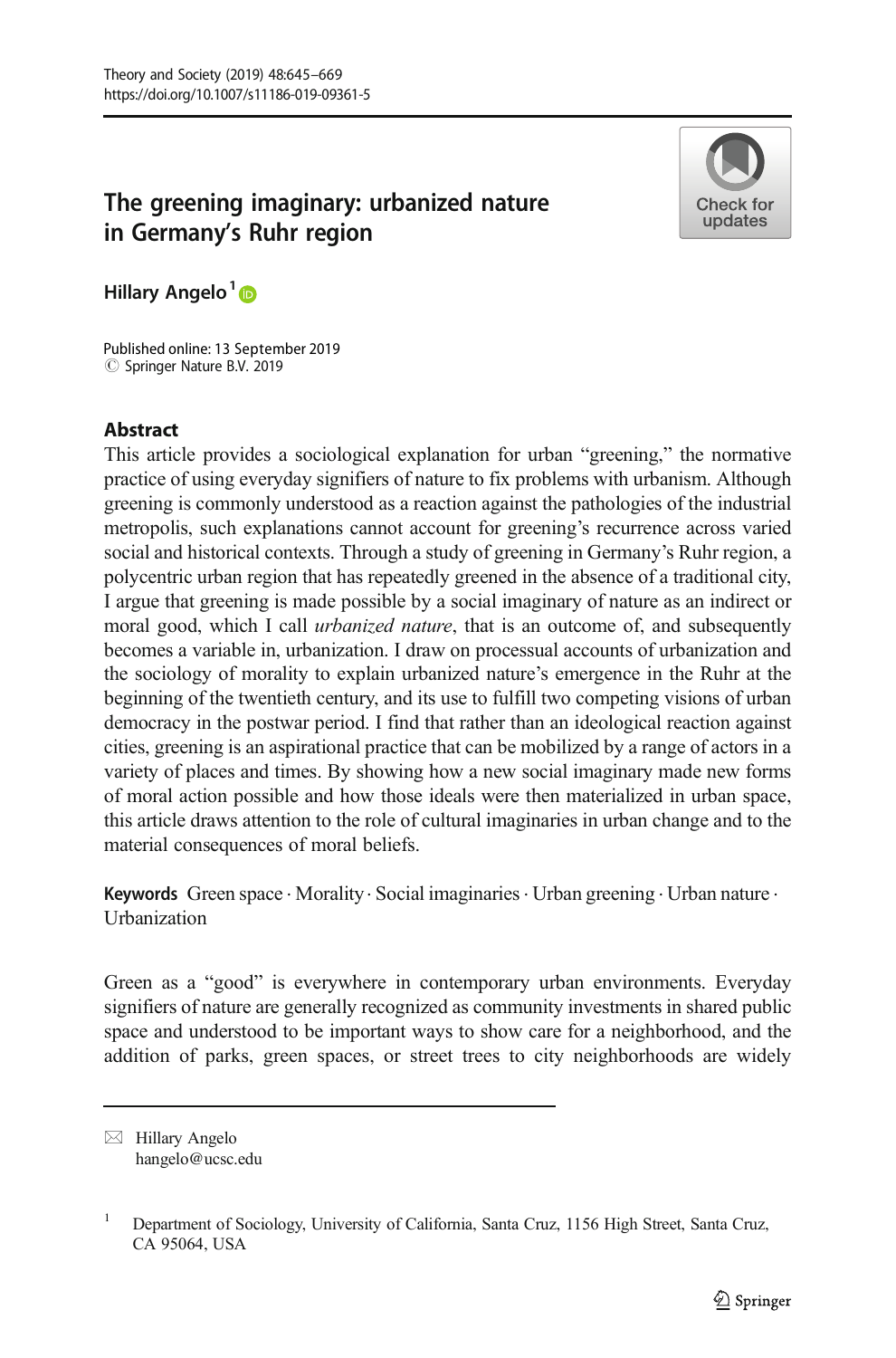interpreted as improvements. This belief motivates community-based gardening and greening efforts; as a consequence of it, the presence of trees and parks even increases property values (Crompton [2001](#page-21-0)). In the past few decades, the "green as good" formula has become ubiquitous in urban planning and the green or sustainable city the motivating image for contemporary urbanism. Today, urban greening is understood to be a global policy trend, used by transportation planners, architects, locavores, activists, and city governments to make urban environments more hospitable and more sustainable. From Detroit's urban agriculture to New York City's High Line, the idea that greening improves cities has been naturalized as everyday common sense. This does not mean this idea is uniformly embraced by all people everywhere, but that it is hegemonic: reinforced by institutional and spatial structures and widely reproduced in public discourse and popular culture (Eliasoph [1998](#page-21-0); Gramsci [1996](#page-21-0)).

But where did these beliefs and practices come from, and how do they affect the transformation of urban environments? The addition of green space to cities is not intrinsically meaningful. In the absence of these associations, not only would it not necessarily *occur* to people to try to improve urban environments with street trees, flowers, or window boxes, but these actions would not be interpreted by audiences as "improvements." And though ubiquitous today, nature is also an essentially contested concept (Williams [2005\)](#page-23-0), with a long and complex history, and many concrete instantiations, that need not be valorized in these ways. Urban greening is commonly understood as a reaction against the city, especially the industrial metropolis, plagued by pollution and public health problems (Bender [1982](#page-20-0); Green [1990;](#page-21-0) Nash [2014;](#page-22-0) Schmitt [1990\)](#page-23-0). But this does not explain the recurrence of this practice or its ubiquity today. To explain why, across very different places and times, people recurrently act to improve cities through nature, this article asks: What are the conditions of possibility for expressing normative ideals through green space? Within what spatial and temporal parameters is green coded as a "good" for cities in these ways?

I build on growing body of work on nature in relation to the city to answer these questions, offering a sociological account of urban "greening," defined as the normatively motivated practice of using nature to fix problems with urbanism. I do so by drawing on processual accounts of urbanization (Brenner [2013](#page-20-0); Angelo and Wachsmuth [2015](#page-20-0)) and the sociology of morality (Hitlin and Vaisey [2013\)](#page-21-0) to examine the historical origins and sociospatial effects of the idea of green as a good in cities. I argue that rather than a reaction to "cities" per se, greening is a product of a distinctly new idea of nature as an indirect, or moral good, which I call *urbanized nature*, that is an outcome of, and ultimately becomes a variable in, urbanization processes. I also argue that it is a particular type of moral belief, a "social imaginary" (Taylor [2004;](#page-23-0) Castoriadis [1997](#page-21-0); Anderson [2006\)](#page-20-0), in that it motivates action, is widely legible, and is a social form that can be filled with various substantive contents.

I arrive at this argument by studying urbanized nature in a place that challenges commonsense explanations for greening. Germany's Ruhr Valley is a low-density, polycentric region that, since the beginning of the twentieth century, has recurrently greened in the absence of the conditions to which this practice is normally attributed: density and an empirical lack of open space. The article offers two historical snapshots: of urbanized nature's emergence in the Ruhr in the first decade of the twentieth century, as nature shifted from a "direct," material good used for subsistence purposes to an "indirect," moral or symbolic good; and its use to fulfill two competing visions of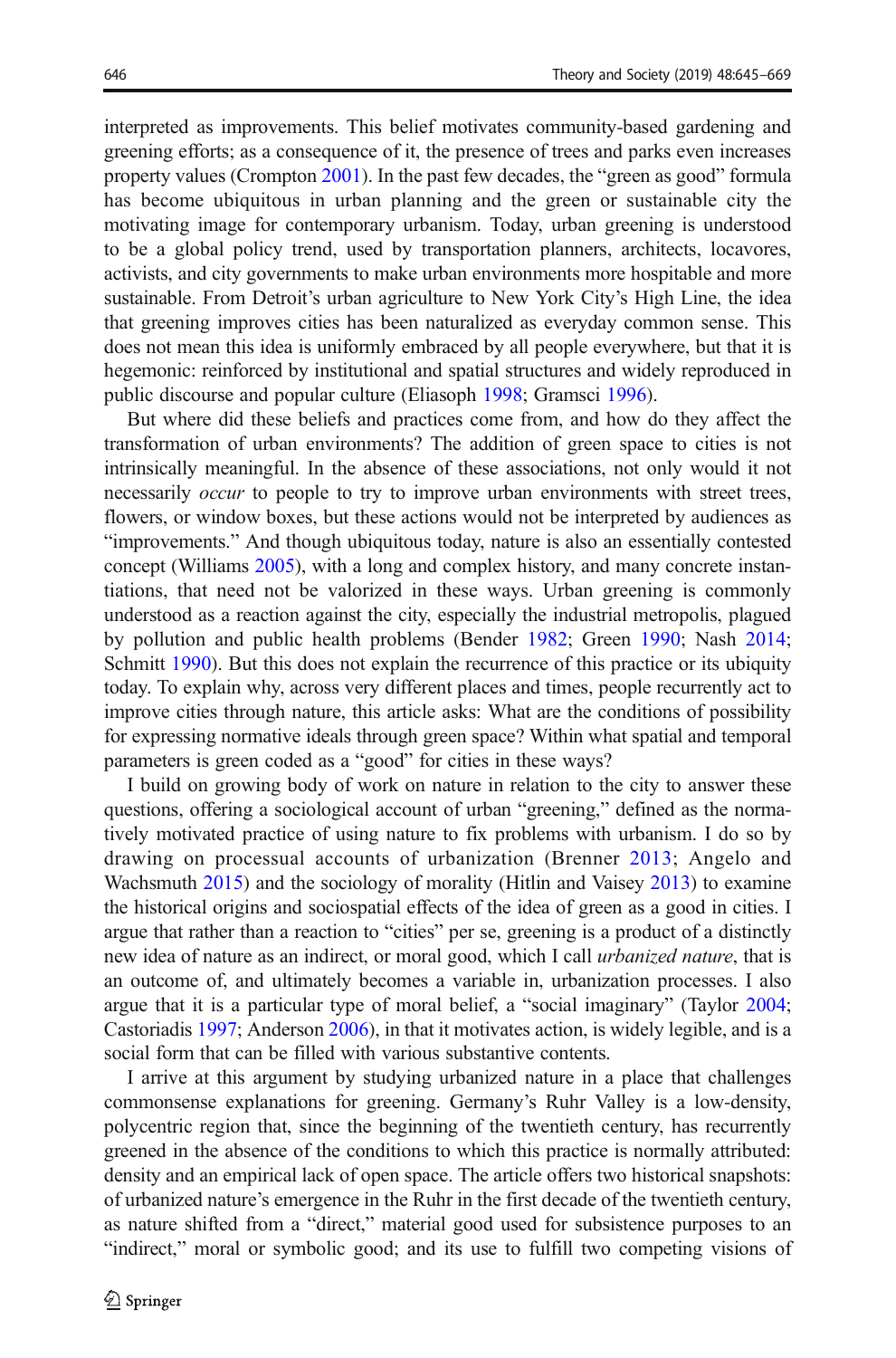urbanism in the postwar era. It shows that even in the absence of a large, dense city, once broader urban transformations brought this new idea of nature in the Ruhr, it became possible to green in the familiar, contemporary sense—to act through nature to improve urban environments and have those actions be legible as improvements.

This article's empirical intervention is a reappraisal of the origins and uses of signifiers of nature in cities that updates the commonsense explanation for greening in line with contemporary urban-environmental thinking. Based on the Ruhr's explanatory challenges, I argue that greening is not an ideological reaction to problems with urbanism, but a social practice driven by a new social imaginary of nature as an indirect, moral good that can be mobilized by a range of actors as a vehicle for very different normative visions of society. I bring together insights from sociology and urban studies to make this argument and offer two related theoretical contributions, one for each field. For urbanists, this argument extends recent accounts of urbanization as a socionatural process into sociological domain by defining the role of culture and social imaginaries in urban change—showing how, at moments of major urban restructuring, this social imaginary was a cause as well as an effect in urban transformation. For sociologists, it "materializes" the sociology of morality by providing an account of morals in action that emphasizes the material dimension of moral beliefs, and their effects on the built environment.

#### Nature and cities in social analysis

The familiar, commonsense story of the greening impulse is that it was a reaction against the industrial metropolis, plagued by pollution and public health problems. Historians attribute greening to a romantic view of nature that arose out of modern urban society, and was motivated by a desire to "reconnect" to pre-industrial and extraurban social forms and experiences (Marx [2000;](#page-22-0) Nash [2014\)](#page-22-0). As "real" nature retreated, simulacra of nature, such as Olmsted's Central Park, were added to cities to provide a pastoral respite from poverty, density, pollution, and alienation (Cranz [1982;](#page-21-0) Cronon [1995](#page-21-0); Schmitt [1990\)](#page-23-0). Such accounts suggest that the growth of industrial cities produced greening, as a nostalgic return to nature and escape from urban society, and see urban parks and public green spaces, like housing and sanitation improvements, as social reform projects that were a reaction to the problems of industrial cities. As Lewis Mumford [\(1965\)](#page-22-0) put it in a review of Ebenezer Howard's Garden Cities of Tomorrow, "the existence of cities without gardens is a symptom of urban pathology: a by-product of high land values and low life-values;" to this, greening was a corrective.

This explanation also reflects the classical understanding of the relationship between cities and nature in scholarship, which until very recently has been one of opposition. While society/nature binaries, and aspects of these sensibilities, have a much longer and broader history (Bell [2018\)](#page-20-0), modern cities and urban society in particular have long been taken to be antithetical to nature (Čapek [2010](#page-21-0); Park and Burgess [1984](#page-23-0) [1925]; Wirth [1938\)](#page-23-0). This view was in a large part a product of industrial urbanization in the nineteenth century (Wachsmuth [2012](#page-23-0); Williams [1973\)](#page-23-0). As growing cities devoured the pastoral countryside and its resources, industrialization tore people from the land, moved them to cities, and exposed them to complex urban society. As European and American social scientists examined the social consequences of these transitions, they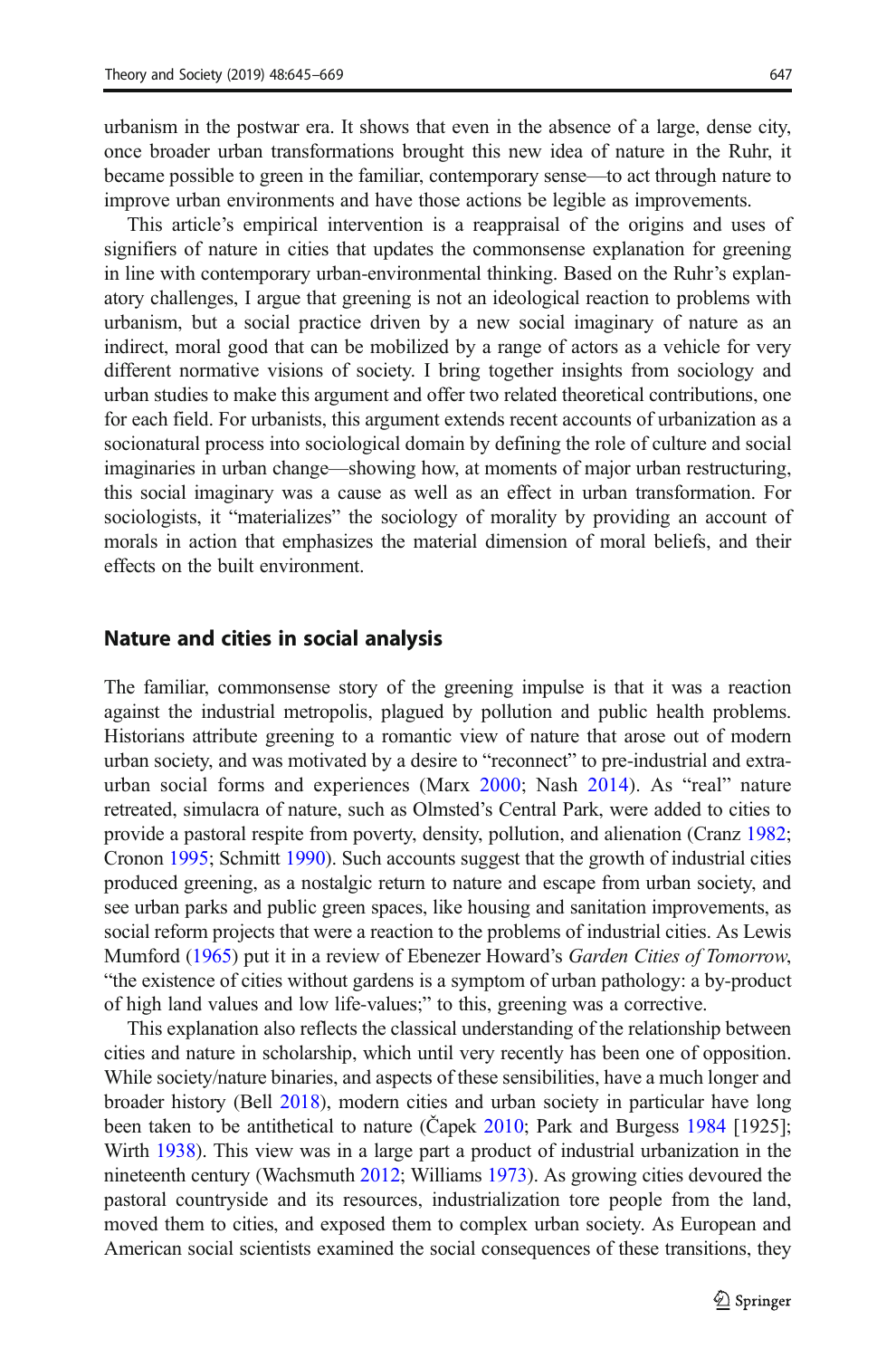understood the new characteristics of urban society in analogue with these spatial relationships. Urban *Gesellschaft* was defined in opposition to the disappearing agricultural past, while Gemeinschaft, with its close social ties of village life, was at least implicitly linked to agricultural economies, land ownership or tenure, and physical location in the countryside (Tönnies [2011](#page-23-0) [1887], Simmel [1964](#page-23-0) [1902]). Although not explicitly theorizing this relationship, early studies of the city suggested that growth of anonymity, social complexity, and anomie in cities corresponded with increasing alienation from nature, as people left the country for the city, gave up gardens for apartments, and swapped manual for mental labor.

A great deal of scholarly work across geography and the social sciences has been devoted to undoing these binaries and their associations in recent years by bringing nature in to the study of the city and urban society. Environmental historians and geographers have reversed the modernist narrative of cities as places without nature by redescribing urbanization as a process of large-scale socioenvironmental transformation (Cronon [1992;](#page-21-0) Gandy [2002](#page-21-0); Kaika [2005\)](#page-22-0) and demonstrating the intertwining of the social and the natural in urban environments at a variety of scales (Angelo and Wachsmuth [2015;](#page-20-0) Elliot and Frickel [2015;](#page-21-0) Gustafson et al. [2014](#page-21-0)). Sociologists have studied nature's symbolic utility in contemporary urban environments (Angelo [2017;](#page-20-0) Grazian [2017;](#page-21-0) Jerolmack [2013;](#page-22-0) Loughran [2016\)](#page-22-0), its social construction across class, national, or cultural difference (Bell [1995](#page-20-0); Jerolmack [2007\)](#page-22-0), and its power in politics and everyday interaction (Brewster and Bell [2009](#page-20-0)).

Urban greening has not yet received this treatment. The commonsense story of urban greening as a reaction against the pathologies of industrial cities does not reflect the insights of this critical reappraisal of city/nature relationships and their recent recasting as an interrelated rather than binary pair. Meanwhile, widespread associations of green with good remain the naturalized, unquestioned premise of much contemporary scholarship on urban greening, which examines the social and economic consequences of these beliefs, but only rarely asks where they came from in the first place (Angelo [2019\)](#page-20-0). In response, this article extends recent efforts to rewrite cities as constitutively "socionatural" environments by providing an updated explanation of urban greening as a social phenomenon in light of these theoretical advances. I do so by examining the social and cultural conditions that make it possible to view green as a "good" in the first place, and the social and spatial consequences of the practices this belief produces.

#### Moral nature as urbanized nature

Raymond Williams famously quipped that "nature" is one of the most complex words in the English language, connoting everything from to urban parks to apparent wildernesses, plague or famine, providence or destruction, force or resource [\(2005,](#page-23-0) pp. 71– 75). The versions of nature of interest in this article are the everyday signifiers of domestic nature commonly inserted into urban environments—plants, trees, small animals, and especially green open space—that are widely recognizable as goods for society, and deployed, self-consciously or not, as symbols of a real nature "out there" that can be brought in to improve (alienated, disconnected) human environments. Such understandings of nature as a "good" for society are commonly understood to be products of modern urban life (Farrell [2017;](#page-21-0) FitzSimmons [1989](#page-21-0); Taylor [2016\)](#page-23-0). As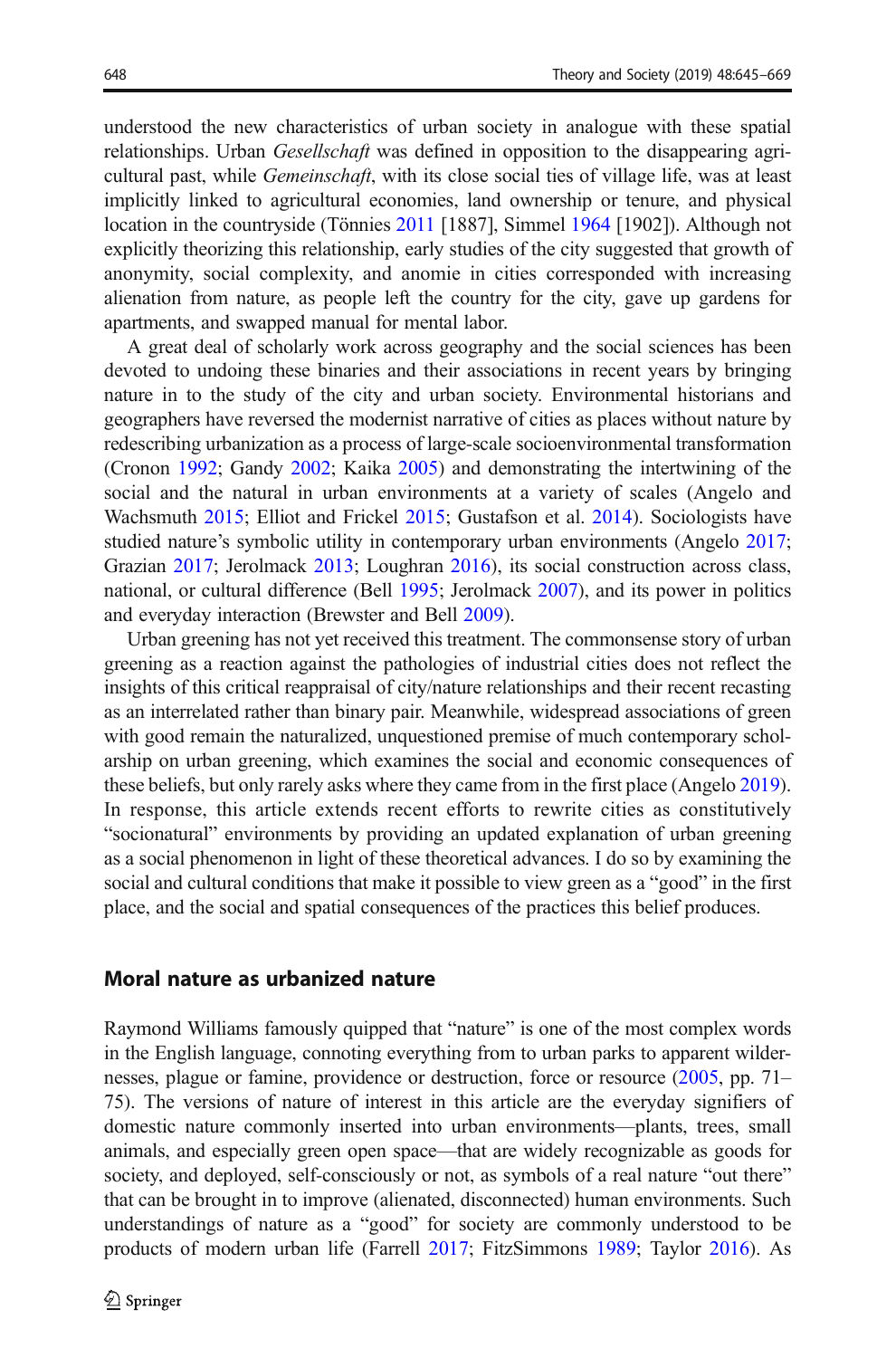historian Roderick Nash has put it, "nature appreciation" is a "full stomach" phenomenon: "society must become technological, urban, and crowded before a need for wild nature makes economic and intellectual sense" [\(2014,](#page-22-0) pp. 44, 344).

These associations with signs of nature in cities are moral in what sociologists of morality describe as a "formal, not substantive" sense (Hitlin and Vaisey [2013](#page-21-0), p. 55; see Tavory [2011](#page-23-0)): not in terms of right or wrong, but in "encompass[ing] any way that individuals or social groups understand which behaviors are better than others, which goals are the most worthy, and what people should believe, feel, and do," and the opposite of which "is not immoral but nonmoral or morally irrelevant." The sociology of morality is concerned with symbolic and classificatory struggles over knowledge, norms, and values, especially regarding how moral beliefs emerge and are mobilized at the level of practice (Abend [2014](#page-20-0); Krause [2014](#page-22-0); Strand [2015\)](#page-23-0). A key insight of such approaches is that "moral beliefs [are] historical and relational entities that are situated and dated by the conditions marking their appearance in a field" (Strand [2015,](#page-23-0) p. 537; Wilson and Bargheer [2018\)](#page-23-0). To understand such phenomena, Hitlin and Vaisey [\(2013,](#page-21-0) p. 54) have recommended studying "the social processes that create and sustain particular conceptions of morality" (what they describe as morality as "dependent variable"); and with "how morality affects strategies of action over time and/or in natural contexts" (which they call morality as an "independent variable").

These are the questions that need to be asked of greening. Like other affectively loaded concepts such as "peace" or "community," the "green as good" logic is a case of normative understandings of an apparently descriptive term having gained hegemonic standing and social power. Mobilizing such insights yields the questions: what are the origins of nature's moral relevance, and what are the effects of this status on urban politics and urban transformation?

The argument made here is that urbanization is the origin of nature's moral relevance and eventually, its action context. "Urban," of course, is a word nearly as complex as nature, but for the most part the phrase "urban nature" has simply meant "nature in cities" (Angelo [2017](#page-20-0); Angelo and Wachsmuth [2015\)](#page-20-0), rather than ideas about nature that have been transformed by urbanization processes, in the sense examined in this article. I call the greening imaginary urbanized nature in line with recent calls in urban studies for a shift from cities as places to multiscalar urban processes as objects of analysis (Brenner [2013](#page-20-0); Brenner and Schmid [2015](#page-20-0); Angelo and Wachsmuth [2015](#page-20-0)), and to indicate two things about emergent moral ideas. First, that rather than the local morphology and physical conditions of dense, industrial cities, it was a broader set of underlying transformations—especially the shift from agricultural to wage labor, and from subsistence living to a market economy—that "urbanized" conceptions of nature by changing people's view of it from a direct, material good required for subsistence purposes into an indirect, moral good. And second, for this imaginary to take hold in any specific place, it was necessary for protagonists in a given location to be—and to be self-conscious of being—economically, politically, and socially embedded in a global network of other urban actors, which became their reference group and through which this view of nature spread. Throughout this article, the word "city" describes a normative ideal and a category of practice—the ideal to which greening protagonists aspired—and "urban" a category of analysis (Brubaker and Cooper [2000](#page-20-0)): the bundle of transformations that set the stage for these new ideas of nature to emerge, along which they traveled, and the field they aimed to influence.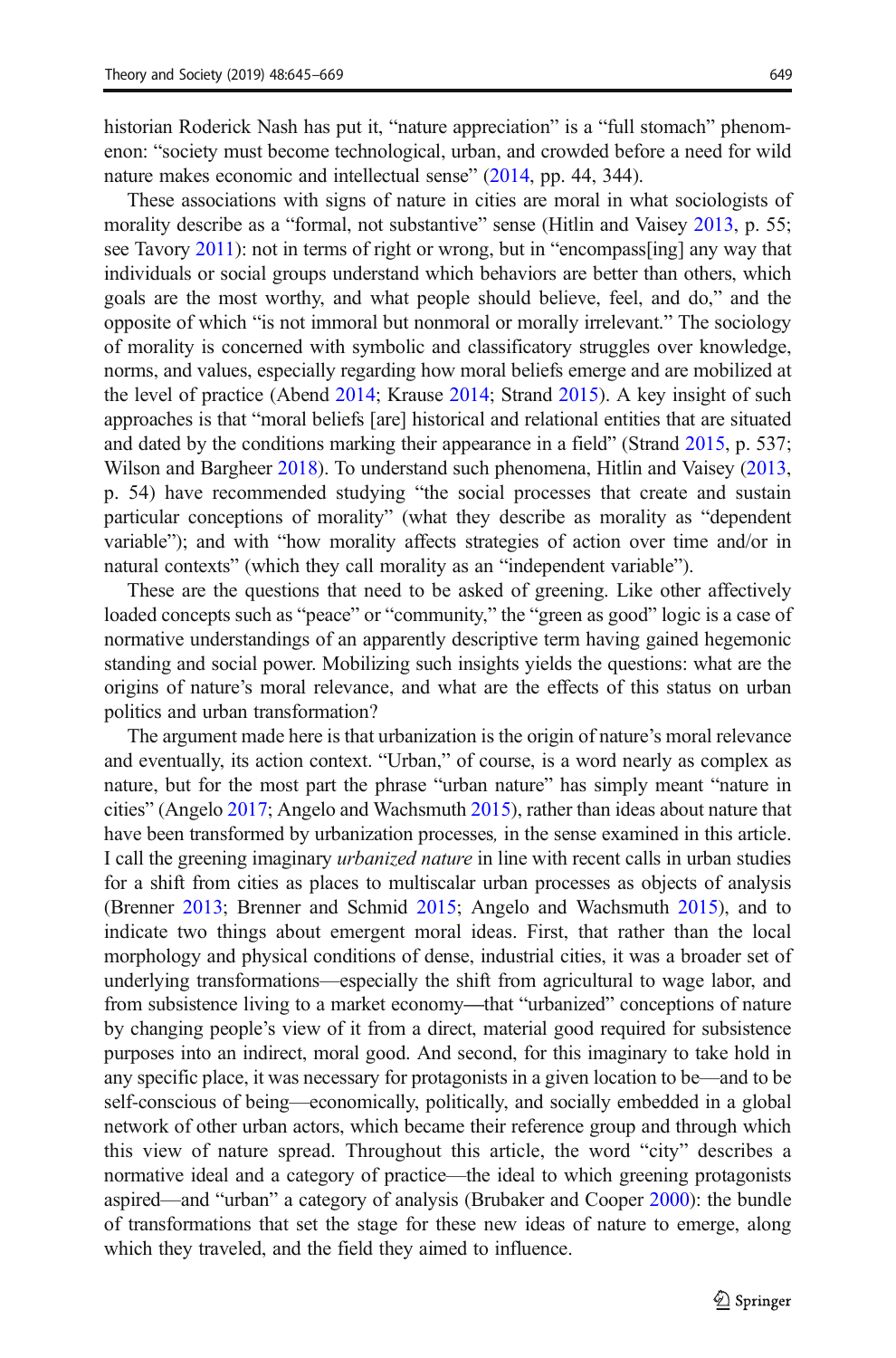I describe these ideas about nature as a good for society as a "social imaginary" because the concept emphasizes the relationship between widely-held beliefs and the practices they make possible. Social imaginaries are understandings of the moral order of a social world that are historically specific and intersubjectively shared within their domain (Taylor [2004](#page-23-0); Castoriadis [1997](#page-21-0); Anderson [2006\)](#page-20-0). They are "carried in images, stories, and legends;" "shared by large groups of people;" and, through these common understandings, "make the reproduction of common practices" possible (Taylor [2004,](#page-23-0) p. 23; see also Calhoun et al. [2015\)](#page-21-0). Benedict Anderson's classic Imagined Communities, for example, showed how a shared imaginary of the "nation" as an imagined, finite, and sovereign community produced feelings of belonging, acts of exclusion, and even inspired people to die for theirs, as this social imaginary arose and "spread" across the modern world ([2006](#page-20-0), pp. 6–7). Beyond the nation, social imaginaries of concepts such as democracy, cosmopolitanism, the public sphere, civil society, and the market have been shown to be used to evaluate the existing environment and guide interventions in it (Calhoun [2008](#page-20-0); Taylor [2004](#page-23-0); Vertovec [2012\)](#page-23-0). Social imaginaries also explain the return of practices across eras, by giving social practices a distinct "idiom" of expression (Gaonkar [2002,](#page-21-0) p. 10). In the case of urban greening, the argument is that a social imaginary of nature as a "good" for cities initially made greening practices possible and that its presence helps explain why people recurrently turn to nature as a "fix" for urban problems.

The explanatory challenges posed by the Ruhr as a case—a site of recurrent greening, in the absence of a large city—also call for an account of the travel, legibility, and polysemy of these signifiers. If not urban density, what are the conditions of possibility for greening to be legible as a form of moral action? Although foundational statements on social imaginaries did not deal much with questions regarding the extent to which given social forms are contagious, how foreign concepts become thinkable, or how similar "idioms" of expression are taken up in very different contexts, they have been more recently elaborated (Gaonkar [2002\)](#page-21-0). Goswami ([2002](#page-21-0)), in particular, has extended Anderson's account of "modular" nationalism to distinguish between specific nationalisms and the more general thinkability of nationalism as a "social form," showing how once it became possible to think of the world in terms of nations, the concept could travel to very different places, with very different histories, producing nationalist movements of very different kinds. Her argument highlights nationalisms' formal similarities across their various concrete instantiations, and emphasizes the structural as well as cultural or social conditions that allow the concept of nation to travel and take hold in specific places. The Ruhr's history reveals the same dynamics at work in the greening case. That this imaginary and practices were able to travel to a place with ample green space confirms that urbanized nature was not simply a knee-jerk response to the pathologies of industrial cities, but an idea that emerged out of the same broader set of urban transformations that also produced those cities. Once historically available, the necessary local condition for greening was that the potential greening protagonists become—and come to view themselves as—participants in an international field of other cities and urban actors mobilizing nature in these ways. It was then that greening could appear in various concrete forms, as a solution to a variety of perceived problems, in the Ruhr as elsewhere, in the absence of the specific conditions motivating its initial uses.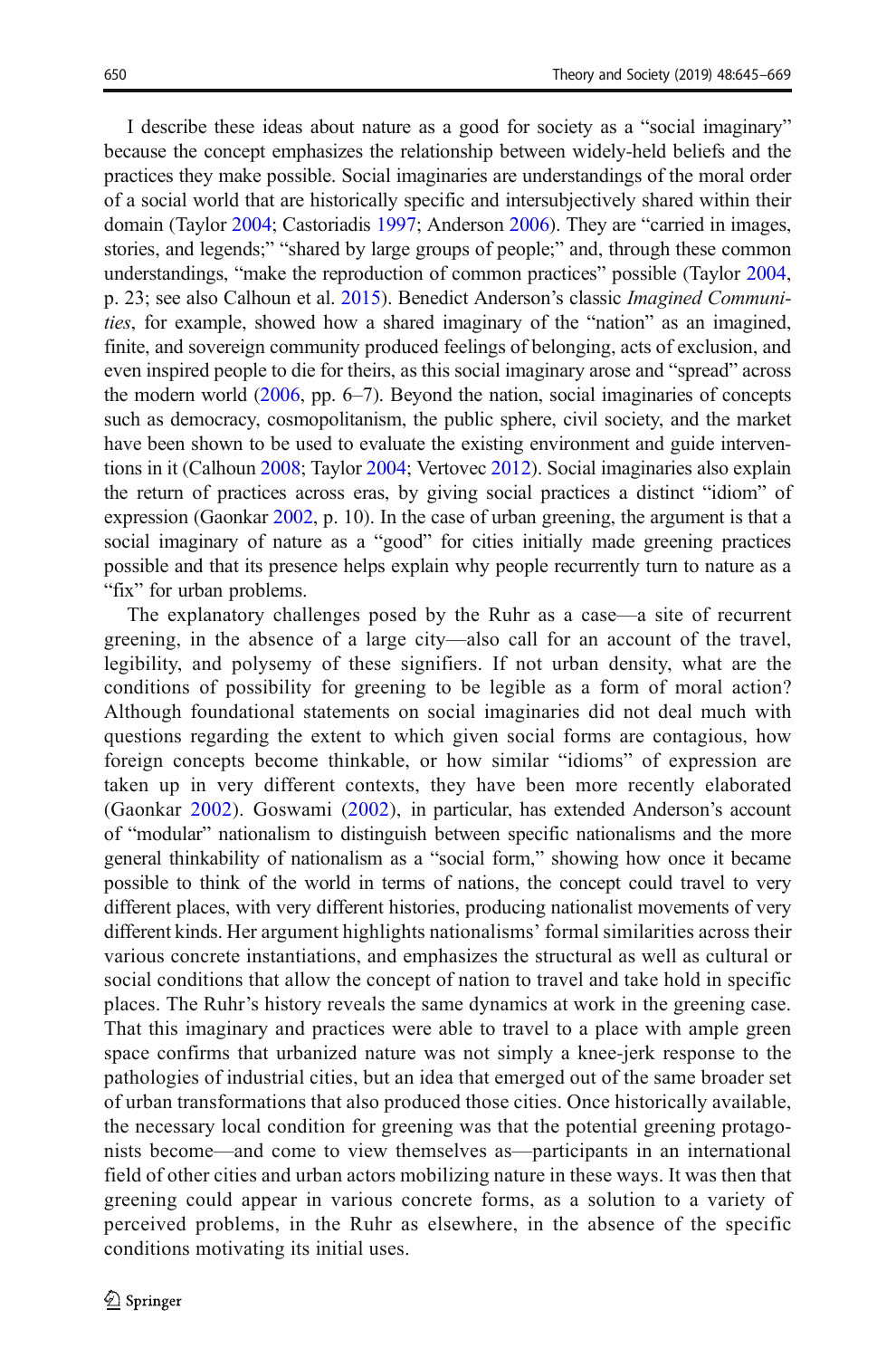Greening, like other social practices, can play out at various scales, and it is affirmed and reproduced materially. Censuses, maps, and museums, for example, are familiar technologies for establishing nationalism (Anderson [2006](#page-20-0)); citizens perform national identity by saying a daily pledge of allegiance as well as by constructing national monuments. The greening case brings two additional, more general features of social imaginaries and practices to light. First, as formal, not substantive concepts, social imaginaries are available to a range of actors and political projects with varying relationships to power, even in the same place and time—in other words, *competing* moral visions can be played out through green space. It is for this reason that it is appropriate to describe greening as an "idiom" or grammar of moral action rather than a specific viewpoint; it is a social form through which to communicate moral visions in general. Second, these practices are not just symbolic but literally help create the worlds they envision. Greening practices are inherently material, and when this imaginary is deployed while making decisions about the built environment, it can add up to quite significant transformations of the physical and social landscape. This brings into focus a view of the built environment as constituted by these "imaginative" choices as well as by structural factors.

# Case selection, data, and methods: urban greening in the absence of a city

I arrive at this argument through a study of greening in Germany's Ruhr region—a place where traditional explanations for the greening impulse fail. The Ruhr is one of Western Europe's largest urban agglomerations, historically known for its coal mining and steel production and (depending on how its boundaries are drawn) consisting of about  $1000$  mile<sup>2</sup> and 6.5 million people. It is also a case of urban greening in the absence of a city. For 150 years, it has been seen as a "problem" urban environment, lacking a classical city form or a cosmopolitan citizenry: spatially diffuse, working class, and culturally provincial. The German urbanist Walter Siebel once remarked that if "one asks people in Europe what they immediately associate with the term urbanity, there is little by way of hesitation ... urbanity traditionally means crowded streets, 24 hour shopping, and the traditional character of the European city." But in the Ruhr, "everything that fits with the image of a European city is missing—a central core, urban/rural contrast, and a mix [of functions]. This is urbanized countryside without a real city" (Siebel [1999,](#page-23-0) p. 123). More recently, in a book titled "cities without cities," urban theorist Thomas Sieverts [\(2003\)](#page-23-0) developed his concept of a Zwischenstadt (literally "in-between-city") in large part in reference to the Ruhr.

And yet, the Ruhr is also one of the world's largest examples of the greening impulse at work; since the beginning of the twentieth century, the design of green space has been a central mode of reconfiguring the region spatially and socially. In 2010, it was named European Capital of Culture for its IBA Emscher Park, a regionwide redevelopment of brownfields into parkland, industrial relics into museums, and rail lines and sewage canals into greenways and blueways. Since the beginning of the twentieth century, the Ruhr has also "greened" in the absence of exactly the conditions to which the practice is usually attributed: urban density and industrial slums (Hall [2002\)](#page-21-0), rampant public health problems, or a "cosmopolitan" middle class engaged in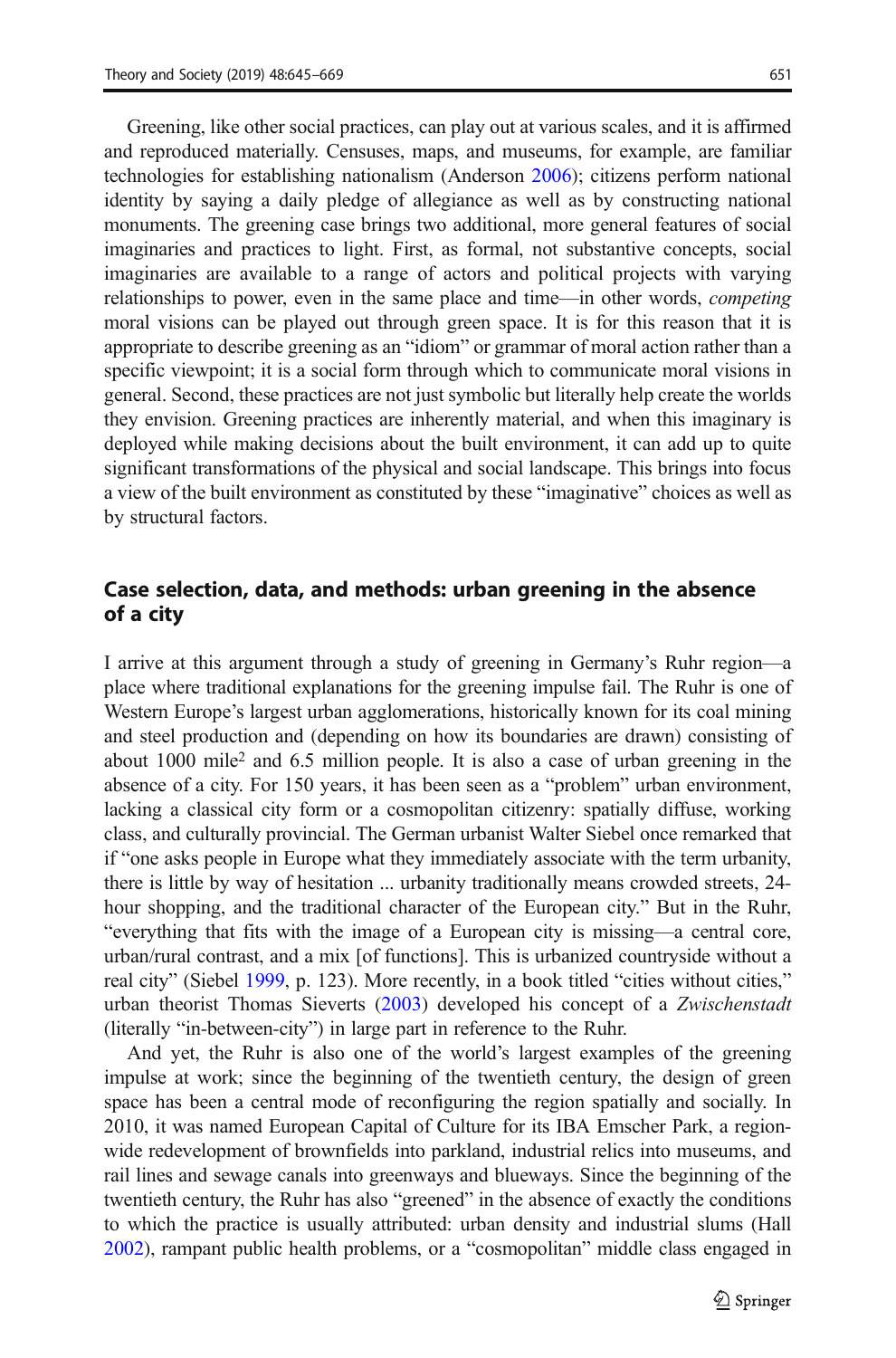conspicuous consumption (Green [1990](#page-21-0)) or progressive reform. The site's long history and unusual morphology thus make it possible to track the emergence and transformation of this understanding of nature in the absence of the usual explanatory characteristics.

Data for this article are drawn selectively from a larger research project that traces 150 years of greening in the Ruhr, based on archival research, interviews, and participant-observation carried out during two years of fieldwork, from 2011 to 2013. The overall project is a longitudinal comparison (pace Walton [1992\)](#page-23-0), designed to identify commonalities in greening practices at three moments of major global urban restructuring: industrialization around 1900, deindustrialization in the 1960s, and neoliberalization in the 2000s (Brenner [2004](#page-20-0); Jessop [2002](#page-22-0); Aglietta [2000](#page-20-0)). This article profiles projects in the first two of those moments: the construction of the region's first, flagship garden city in the early 1900s, as urbanized nature emerged in the Ruhr; and two competing visions of postwar democratic publics realized through green space in the 1970s. Each greening project was locally significant, deliberately designed to serve as signifiers of new urban identities in the wake of a moment of urban upheaval, and representative of, and explicitly in conversation with, greening paradigms common throughout the region and the Western world in each era. Evidence presented here about the rationale for the projects and how they were seen at the time to align with international trends and expected to catalyze change locally, comes from local and regional planning documents, original archival sources, and existing secondary historical sources on the region, the latter read through the theoretical lens being developed here. Scholarly writing that informed the projects during the time of their construction—here, by Jürgen Habermas, Oskar Negt, and Alexander Kluge in the postwar period—is used as an historical source.

Finally, in this analysis, the Ruhr figures as an urban case. Work on nature as a technology or representation of social and political power has tended to take the nation as its context (Fourcade [2011](#page-21-0); Mukerji [1997](#page-22-0); Scott [1998\)](#page-23-0)—especially in Germany (Cioc [2002;](#page-21-0) Lekan and Zeller [2005\)](#page-22-0). Chandra Mukerji, for instance, has described the gardens of Versailles as "a form of material practice, a way of acting on the land that helped to make it seem like France" [\(1997,](#page-22-0) p. 9). In the projects examined here, greening is a way of acting on the land to help make the Ruhr seem like a city. To be sure, greening projects in the Ruhr reflect specific national concerns—such as rebuilding democracy in postwar West Germany—but protagonists self-consciously situated themselves in an international comparative field of other cities and of other urban actors and, though the projects met utilitarian needs for residential and recreational space, they were also understood to be demonstration projects and deliberate attempts to remake the Ruhr to reflect new urban ideals.

## The origins of nature's moral relevance: urbanized nature comes to the Ruhr

A main argument of this article is that industrial urbanization brought about a shift in the way nature is valued from a *direct* to an *indirect* good: from materials valued for subsistence purposes to ones seen as having primarily affective, immaterial benefits. Environmental historians have documented the emergence of this contemporary,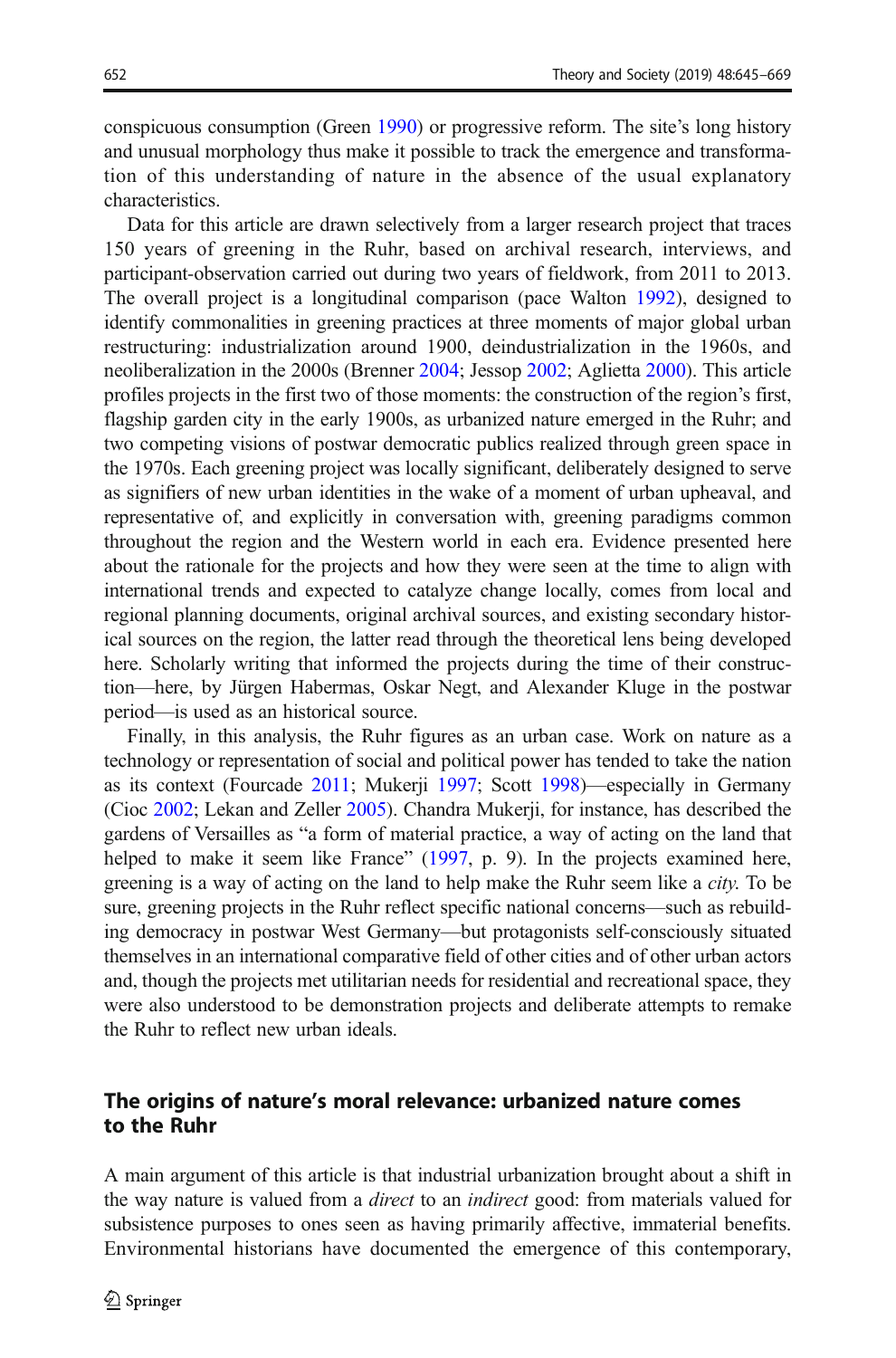recognizable moral conception of nature across industrializing Western Europe and America in the nineteenth century, without describing it as such. The French Revolution marked the beginning of the transfer of royal gardens and woodlands to Paris's public, followed by major investment in park construction (Ives [2018\)](#page-22-0), and new forms of nature art and spectacle in the 1830s and 1840s (Green [1990](#page-21-0)). In England, industrial capitalism created longing for the countryside by the beginning of the nineteenth century (Williams [1973](#page-23-0)). In New England, "urbanization" "overwhelm[ed] the arcadian image" of factory towns and forced the development of an "urban vision" by the 1840s (Bender [1982](#page-20-0), p. 77). Frederick Law Olmsted and Calvert Vaux created their Greensward Plan for Central Park in the 1850s (Crawford [1995\)](#page-21-0). Progressive-era social reformers prescribed nature as a relief from poverty, overcrowding, and pollution in Chicago by the 1890s.

The Ruhr was a late adopter; this new social imaginary and the first recognizable greening efforts did not appear until the beginning of the twentieth century in the Ruhr. By 1900, the major transformations of urbanization had all taken place: the booming coal and steel economy transformed a quiet agricultural valley with a population of 300,000 into a seething industrial agglomeration of two million; peasant farmers were becoming salaried employees in a nascent industrial economy (Jackson Jr [1997](#page-22-0)); and labor and consumption patterns were changing, as men began working in mines rather than fields, and women began buying food rather than producing it (Steinborn [1991\)](#page-23-0). But in spite of these transformations the Ruhr had not yet urbanized *imaginatively*. Even surrounded by these new forms of labor, consumption, and social relationships, at the end of the century local power-holders' normative ideal of society was still an agrarian or rural one; they did not yet view the Ruhr as a city or its first-generation industrial workforce as urban citizens.

This agrarian orientation in an urban-industrial context was clearly visible in the behavior and beliefs of the Ruhr's industrial barons, most notoriously the Krupp enterprise in the city of Essen. Through the end of the century, its industrial workers were still predominantly of rural origins and "the line of division between the miner and the peasant-cultivator was not an easy one to draw" (Pounds [1968,](#page-23-0) pp. 89–90). But beyond individual employees, the entire management and spatial arrangement of the company self-consciously replicated agrarian social relationships in the landscape. Krupp and the other Ruhr factory owners famously adopted a "paternalistic" model of labor management that replicated feudal relationships between overlord and serf with new employer-employee interdependencies (Drucker [2012](#page-21-0)), providing housing, education, medical, and retirement services in exchange for workers' "unconditional obedience" (Günther and Prévôt [1905,](#page-21-0) pp. 35, 181). They provided all infrastructure and public services (Hundt [1902](#page-22-0); Larsen [1996,](#page-22-0) p. 975), rather than the nascent public sector. And they constructed locally unique company housing in the form of "colonies"—small, semi-detached clusters of houses, with individual gardens and sheds for keeping animals (Steinborn [2010\)](#page-23-0).

The colonies were a simulacrum of rural life that deliberately organized workers' daily lives to reflect this agrarian ideal. They were not intended to cultivate an urban public or citizenry. There were no public spaces designed for social mixing, no sense that workers should mingle and meet each other, no value in cosmopolitan exposure to difference articulated. Instead, the colonies clustered workers by country of origin to ensure that they "were able to continue the country ways from the rural districts from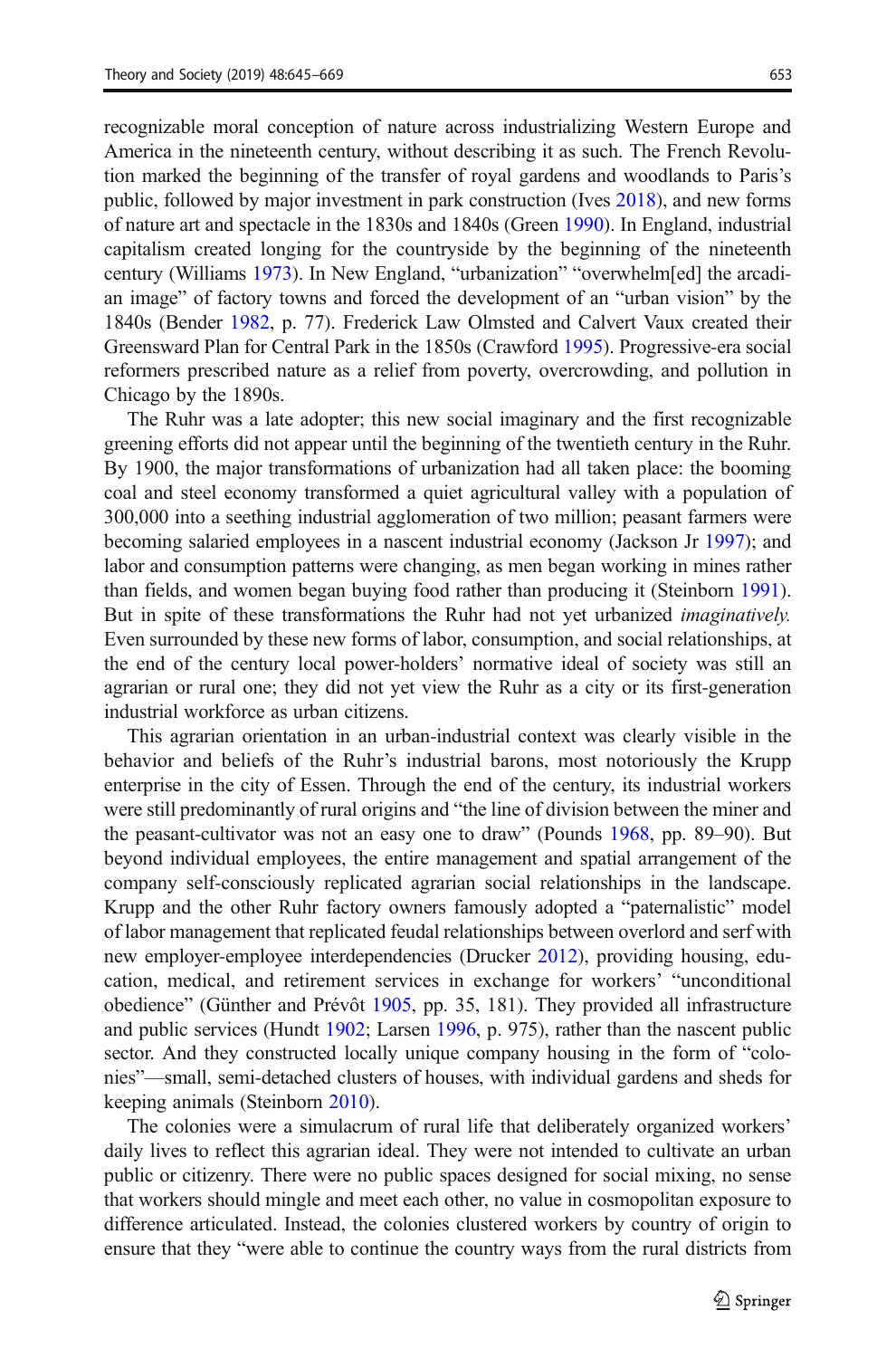which they came" (Koch [1954,](#page-22-0) p. 81—quoting from Pieper's 1903 Die Lage der Bergarbeiter im Ruhrgebiet). They also provided ample access to nature for subsistence purposes. At the end of the nineteenth century, fully 96% of company housing units had sheds for keeping goats, chickens, and pigs (Hundt [1902](#page-22-0), p. 31); an 1893 survey counted, among 16,060 miners with access to gardens and fields, 524 horses, 8210 cattle, 31,221 goats, 38,017 pigs, and 885 sheep (Dege and Dege [1983](#page-21-0), p. 50). The animals were important because Krupp still imagined heads of households engaging in agricultural work outside their industrial labor, declaring that that a "full-time worker, who wants to care for his garden and small animals, must not be subjected to a long way" to reach them after a day in the mines (Heinrichsbauer [1936,](#page-21-0) p. 42).

This vision of the Ruhr, and its workers, changed in the first decade of the twentieth century, as prominent local factory owners, planners, and philanthropists started imagining the Ruhr as a region that should measure up to European capital cities culturally as well as economically. At this point they made an imaginative shift from Gemeinschaft to Gesellschaft—from traditionally rural or agrarian "community" to cities and urban society as a normative vision for the Ruhr—and subsequently began to register increasing concern about the Ruhr's lack of traditional markers of urbanism. In 1900, the Ruhr rivaled cities such as Berlin and London in size and economic importance. But rather than being plagued by overcrowding, pollution, and disease (Lees [1985](#page-22-0); Schmidt [1912\)](#page-23-0), the polycentric Ruhr had other problems related to its legibility as a city. The region's spatial footprint had been laid by a chain of medieval market towns, and as it grew, it took on the "appearance of a continuous giant city … teeming with a giant army of workers … [and] enveloped and covered by a misty, gassy, dusty, dirty veil" (Hickey [1985,](#page-21-0) p. 19—quoting from Pieper's 1903 Die Lage der Bergarbeiter im Ruhrgebiet). It also lacked a cosmopolitan middle class, thanks to Kaiser Wilhelm II's "educational blockade," that had aimed to maintain an ignorant and docile workforce by preventing any universities from opening in the Ruhr (Regionalverband Ruhr [2010\)](#page-23-0). It had no cultural institutions such as Paris's Louvre, Berlin's Staatsbibliothek, or London's Hyde Park—local philanthropist Karl Ernst Osthaus's efforts to establish a modern art museum in the Ruhr in 1902 even provoked the comment that "high quality art belonged in Berlin, not in the provinces" (Schulte [2009](#page-23-0), p. 215). And due to the spatial arrangement of the colonies, it also had no street life, public spaces, or places for strangers to meet and mingle. Around 1900, Ruhr elites began to see this lack of educated bourgeoisie, opportunities for flânerie or consumption, or great cultural institutions or public spaces as problems, and began to view its residents—many first-generation industrial workers and new migrants to Germany—as part of a diverse urban citizenry.

These growing concerns mark the moment urbanized nature came to the Ruhr. As local elites began to see the city as a spatial and social ideal to which to aspire, they began to understand symbolic forms of nature as a means to achieving that goal. Throughout the nineteenth century, urban reformers in other industrial cities had proposed green interventions in the urban form to help solve problems of sanitation and overcrowding, such as Ebenezer Howard's garden city in the United Kingdom. At the beginning of the twentieth century, emulating European capitals, the Ruhr's industrial barons turned to nature as a solution to problems with urbanism, even in the absence of the specific problems that motivated their use elsewhere.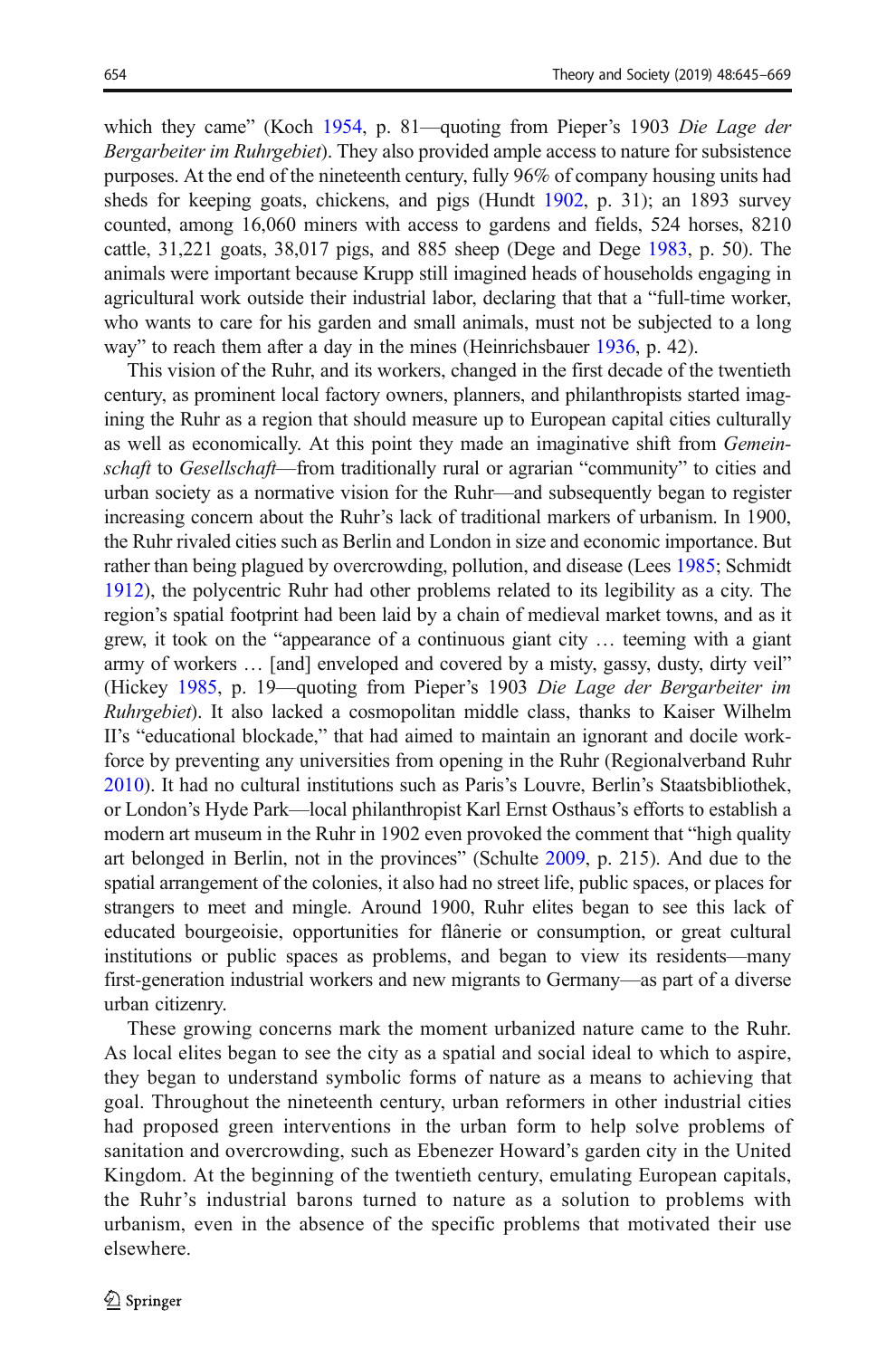In 1910, Krupp put this new imaginary to work at Margarethenhöhe, the region's first, flagship garden city. Margarethenhöhe used Howard's garden city model for different local purposes. It was explicitly designed to symbolize the Ruhr's future as a city and to help approximate the form and sensibilities of European capitals by housing industrial workers in the image of the city rather than the country. The Ruhr's first regional planner, Robert Schmidt, described the garden city, along with green belts and public parks, as a means for the "schematic presentation of an incipient big city" on an industrial area (Schmidt [1912,](#page-23-0) p. 90). For Osthaus, the garden city—like his art museum—was a means to elevate the mind, to promote the "unrestrained circulation of mental life" throughout the whole system [\(1911](#page-23-0), p. 34). And for the Krupps, after half a century of factory settlements operating independently of the Ruhr's pre-industrial cities, Margarethenhöhe was a "gift" to the city of Essen that housed middle class residents alongside Krupp workers for the first time (Krupp'sche Gussstahlfabrik [1912,](#page-22-0) p. 314), and that was deliberately designed to bolster Essen as an "artistic, unique district … affiliated with the city center" (Metzendorf [1906](#page-22-0), p. 4; Kallen [1984,](#page-22-0) p. 48). In the Ruhr, the garden city was not a response to industrial slums, but a design the region's elites explicitly intended to produce more cosmopolitan, cultured citizens and patterns of daily life.

A principal way that Margarethenhöhe helped transform agricultural laborers into recognizably bourgeois urban citizens was by laying out new relationships to nature. While the colonies had provided access to nature as a direct, subsistence good, garden cities provided green space in the contemporary, recognizable manner—for its benefits as an indirect or moral good. As in the colonies, each unit had its own green space, but the fruit trees were now only decorative (Metzendorf and Mikuscheit [1997\)](#page-22-0), and animal keeping was expressly forbidden (Margarethe Krupp-Stiftung für Wohnungsfürsorge [1915\)](#page-22-0). Although the Krupps had once found garden culture both "economically" and "morally useful," by 1887 the family patriarch registered concern that "if the garden … is not controlled by the woman alone, then he [the husband] works at home and rests at the factory," and thus declared that "subsistence agriculture must not be practiced" (Günter [1970,](#page-21-0) p. 154). As agricultural activity changed from labor for men into hobbies for women and children, nature changed from a space of labor into one of leisure. Margarethenhöhe's designer, Georg Metzendorf, planned its gardens and surrounding woodlands to be a "space of recuperation … at the end of the day's duty" for "the social life of the family" (Metzendorf [1906,](#page-22-0) p. 12; Kallen [1984](#page-22-0), p. 55). As the settlement expanded around one of the region's remaining farms, he also helped the struggling owner reconceptualize his failing agricultural business as a "garden-pub and excursion destination" (Metzendorf and Mikuscheit [1997](#page-22-0), pp. 67–68). Margarethenhöhe's backyards, woodland, and farm-café each reflected a new imagined subject and new ideas about nature as a space of leisure that transformed its goods from material subsistence to spiritual edification and produced the conditions for experiencing nature as scenic.

Historians of the Ruhr do not interpret the arrival of the garden city in the Ruhr as a dramatic change from the colonies that preceded it, given that both were low density housing forms offering ample green space. But through this lens it was: the new rules for green space marked a decisive shift in use of nature from the preservation of direct/ subsistence relationships to indirect/moral uses. The timing of its emergence also indicates that the changes industrialization wrought in social relationships and ways of life were necessary but not sufficient conditions for the emergence of urbanized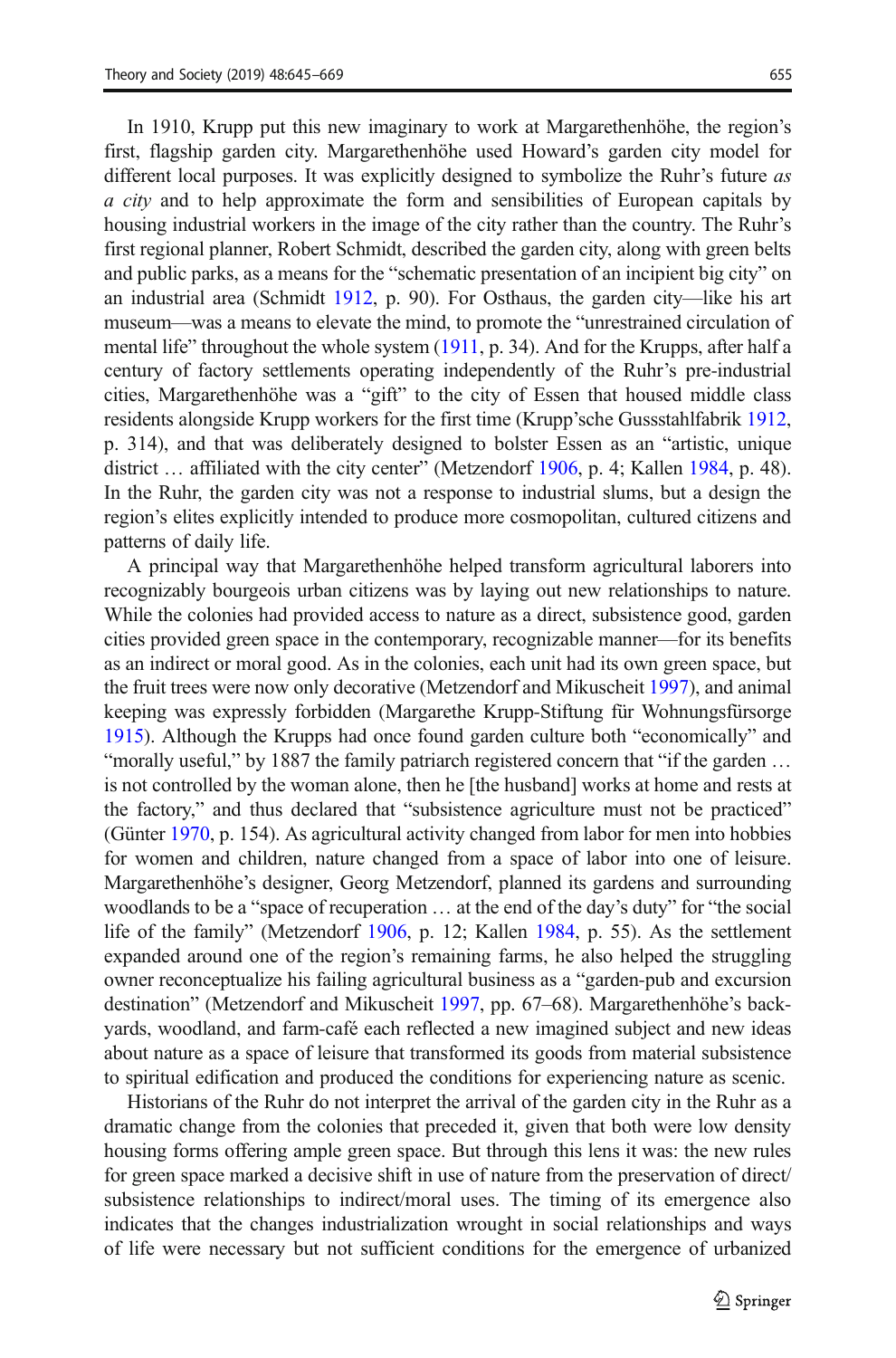nature. Local elites' vision of the good life had remained an agrarian or rural one throughout half a century of heavy industry, even though the Ruhr's labor and migration patterns, social relationships, and economic forms were already urban ones. The second key factor was an imaginative turn to the city among regional elites, who increasingly saw themselves as participants in an international field of other cities and urban actors, in which the idea of green as a good for cities was actively in use. This was when an alternative urban ideal of society, and urbanized imaginary of nature, caught on in the Ruhr, and when ideas of green as an indirect, moral good began recognizably to govern interventions in the built environment. While Essen's first street trees had been understood as frivolous decoration at the end of the nineteenth century (McCreary [1964](#page-22-0), p. 127), for instance, in the twentieth the growing public sector began to view forms of nature such as street trees, public parks, and municipal forests as public goods to be provided alongside cultural institutions such as libraries and opera houses (McCreary [1964](#page-22-0)).

# Urbanized nature's subsequent uses: two green visions of postwar democracy

Once nature came to be perceived as a good in the Ruhr, protagonists could, and did, continue to spatialize changing ideas of urban publicness through green spaces. Initially an outcome of urbanization, urbanized nature became a variable in urban change as it was drawn on to remake the urban environment at subsequent moments of major urban restructuring. In the decades after World War II, two very different groups realized competing visions of democratic society through nature. Their greening projects demonstrate this imaginary's availability for two very different political projects in the same period and the imaginary's material consequences.

As Howard's garden city was the paradigmatic use of nature to remedy urban ills in the nineteenth century, in the postwar era there were two competing planning paradigms and corresponding visions of cities and civic life in the West (Klemek [2011\)](#page-22-0). Both had green expressions. The first was a spatial version of Fordist modernization that embraced architectural modernism and functionalist planning principles—a planning paradigm realized architecturally as Le Corbusier's "skyscrapers in a park," programmatically in the 1933 Athens Charter's vision of functionally divided cities, and physically with the construction of Brasília, the new capital of Brazil, in 1960. In the United States at this time such ideas drove automobile-based suburban expansion and were a response to white flight, urban blight, and black poverty in American cities. But the 1960s also saw increasing community backlash against comprehensive planning and totalizing, large-scale urban redevelopment schemes. The battle between Robert Moses and Jane Jacobs over the proposed Lower Manhattan Expressway's route through the West Village is perhaps the most famous of these antagonisms, and though the lines were often not so clear, at their most polarized they represented planning that was top down versus bottom up, large scale versus small, and planned versus organic. In American cities in the 1970s, the design and use of green spaces, such Washington Square Park or the People's Park in Berkeley, were key sites for battling these out.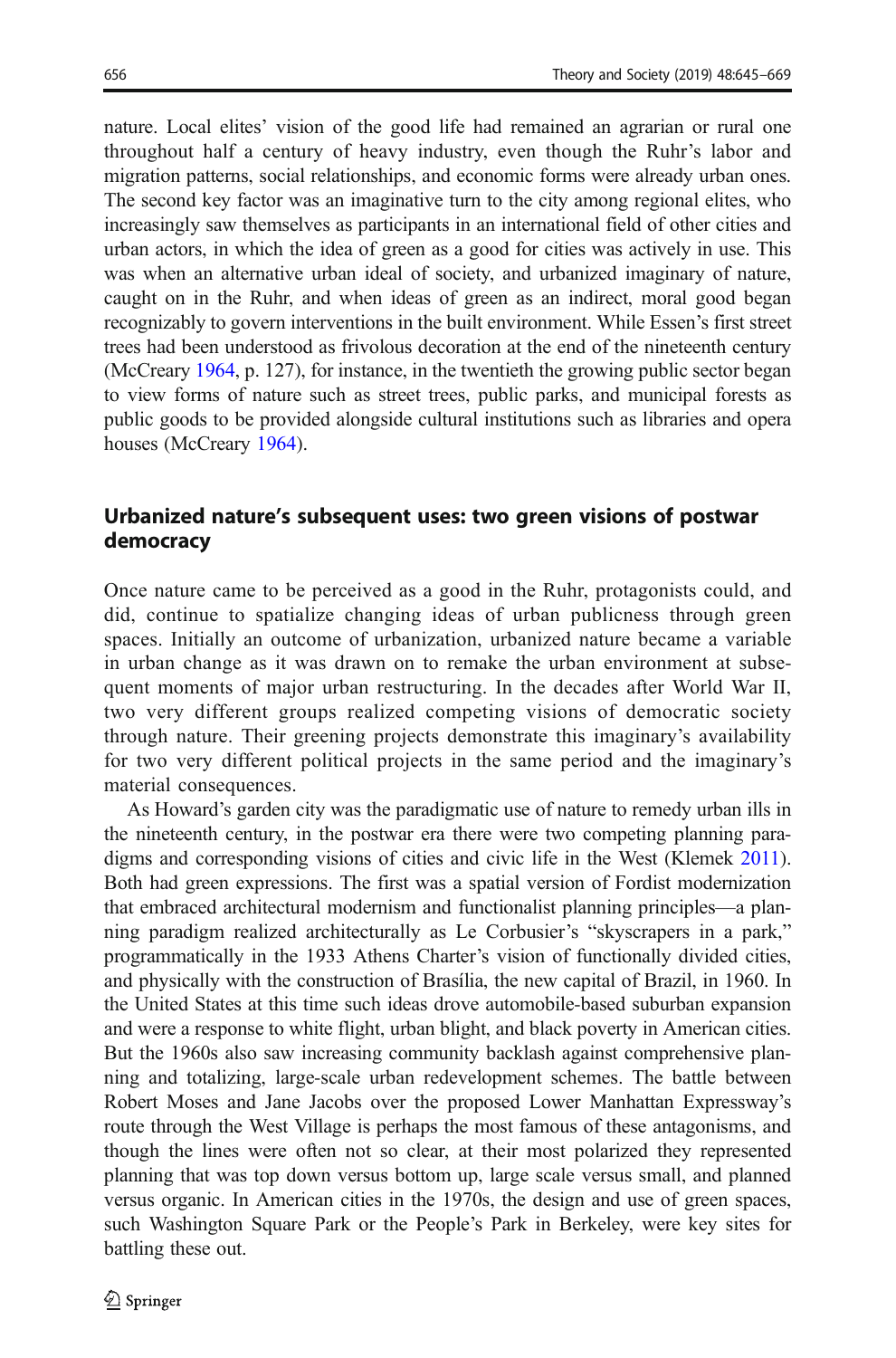In the Ruhr at this time, international green urban planning paradigms were again deployed as solutions for unique national and local problems—in this case, for helping rebuild an urban democratic public. By the 1960s, the region was confronting the collapse of the industrial economy and massive structural change, while the country as a whole was coping with the aftermath of National Socialism and Hitler's wartime atrocities by creating democracy in the new West Germany. As the industrial barons' power waned, it was the planners and policy makers of the new democratic government who were tasked with imagining and realizing the Ruhr's post-industry future. While critical of Moses-style autocratic, large-scale planning (Diefendorf [1999;](#page-21-0) Klemek [2011](#page-22-0)), they looked to functionally divided American automobile cities as the spatial form synonymous with American democracy (Göderitz et al. [1957](#page-21-0)), and they combined this quintessentially suburban American spatial form with West German political ideals. In the 1960s and 1970s, Jürgen Habermas's concept of the bourgeois public sphere offered planners and public officials a vision of postwar democracy based on rationalcritical discourse among diverse citizens (Bahrdt [1952;](#page-20-0) Habermas [1991\)](#page-21-0). But as frustration with top-down, bourgeois, and abstract versions of politics and spatial planning grew in the Ruhr, as throughout West Germany, New Left countermovements advocated for an alternative model of a "proletarian" or "half-public" sphere, based on the principle of "mixture" (Mischung) rather than "division" (Trennung) (Jameson [1988](#page-22-0), p. 160), and drawing on the work of two of Habermas's students, Negt and Kluge ([1993](#page-22-0)).

The first, Habermasian model was spatialized by Ruhr planners as a series of large, regional recreation parks, called *Revierparks*, built to serve as spaces for the new democratic public. The Revierparks were part of comprehensive regional planning efforts on the part of the Siedlungsverband Ruhrkohlenbezirk (SVR), a regional planning body established by Robert Schmidt at the end of the nineteenth century. The SVR's regional plans carved urban space into four functionally divided realms work, private life, transportation, and leisure—and designated new spatial forms for each (Landesregierung Nordrhein-Westfalen [1968,](#page-22-0) [1970\)](#page-22-0). The construction of universities would make it possible to train a new white-collar workforce; high-rise housing would "modernize" a provincial working class; highways would provide freedom and mobility; and—most importantly—the parks would cultivate democratic public life. A national study of leisure time described the Ruhr's Revierparks as a "prototype" of new leisure spaces that would further the goals of "open and democratic society" by creating "diverse and open exchange" in spaces that made class differences "invisible," by promoting shared values, and contributing to politics by "emancipating" individuals as "political citizens" rather than individualized "consumers" (Lüdtke [1972](#page-22-0), pp. 49–51).

For Ruhr planners, large parks in a functionally divided city represented Habermas's ideal in the landscape, and (like Krupp's garden cities) were also meant literally to help create this ideal public sphere and imagined public. They made the intended social consequences of this spatial intervention explicit in a 1978 brochure designed to introduce the new Revierparks to the German public (Ehrich and Springorum [1978\)](#page-21-0). It served as an instruction manual for their use by showing people how to behave in the new parks and who to be in them; it also illustrates how planners imagined the parks would facilitate the creation of democracy. Figure [1](#page-13-0) is characteristic in that it brings the future ideal into focus by explicitly contrasting it to the past to be left behind. The past is depicted by the Ruhr's colony housing, visible in the small black-and-white picture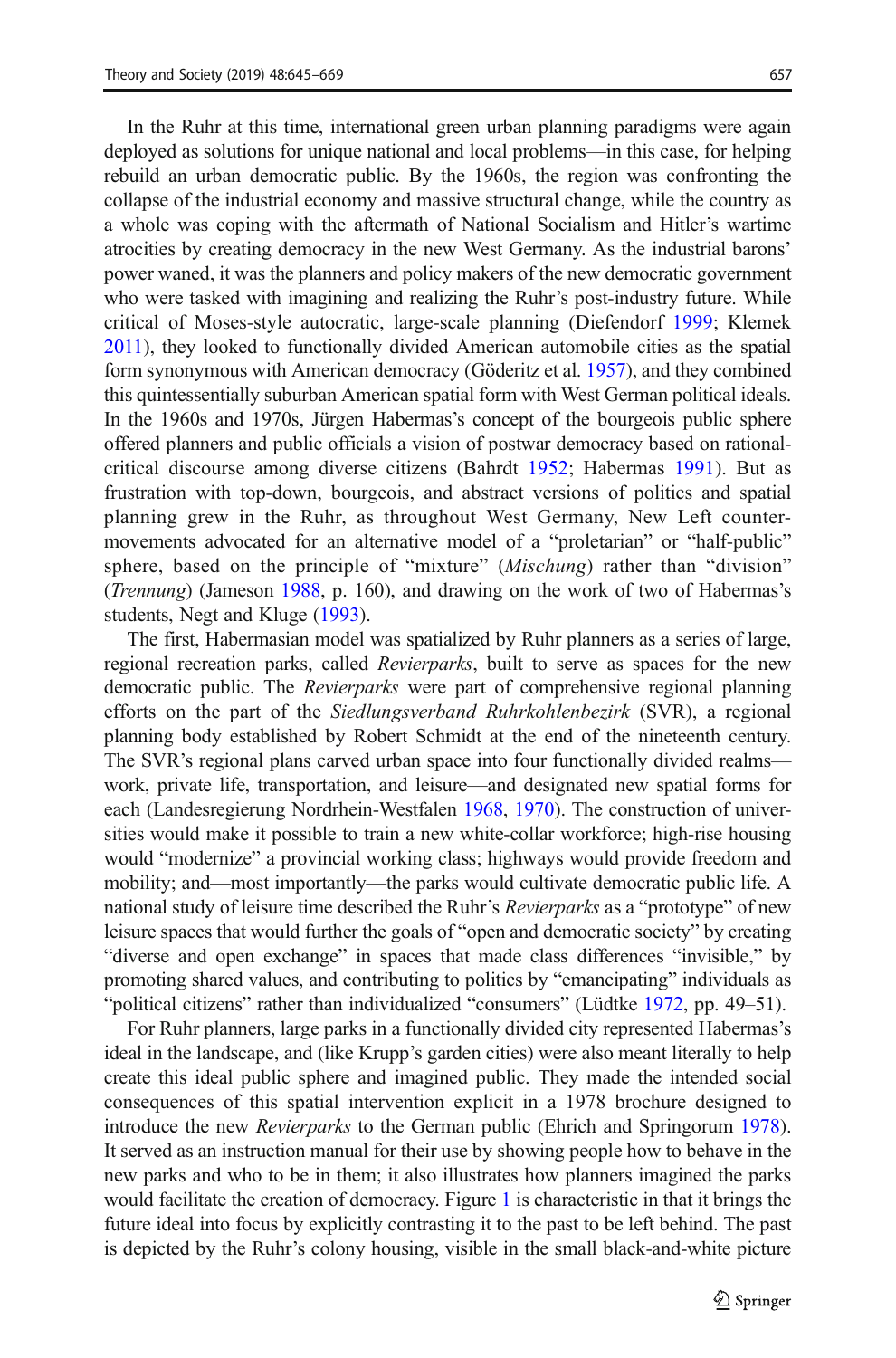<span id="page-13-0"></span>

Fig. 1 The Ruhr's insular past and cosmopolitan future (Ehrich and Springorum [1978\)](#page-21-0)

in upper right, in which a family of nosy neighbors leans out a ground-level window. Although the colonies and garden cities had remained important sources of housing and food production during wartime, by the 1960s planners and landowners preferred demolishing the colonies to "modernizing" them, and the housing was commonly represented in planning documents and the popular press as outdated, insular, and provincial. Here the colonies of the past are presented as a contrast to the Ruhr's cosmopolitan future—depicted by the full-color, full-page photograph in which white German women and children relax guilelessly in public, proximate to new Italian and Turkish immigrants playing cards in the inset photograph on the left. The visual contrast corresponds with the text, which reads:

Before, they leaned out the window, after work, on Saturday, on Sunday. Everyone knew everything about everybody: who with whom and when and where. They also knew where extra hands were needed, knew who was sick, who was pale with grief, knew where help was necessary, just stopped by.

It's no longer so easy with neighborhoods, not so easily understandable as in the times of closed society. It's perhaps more anonymous today, probably more intimate too. Better? Worse? Who can judge? Different in any case.

But you need 'heat in the stable' if you haven't learned to be alone, you need others, you want to talk; without feedback, without resonance, you can't be. You seek contact, you want to communicate, without suspicion and shyness, just like that. And you understand the "new ones," the other, the Turk, the Italian, who can't speak German so well yet…. Maybe you think that your grandfather … —oh, forget it—Come here, you! Do you play chess? Ball? My, you have such beautiful eyes….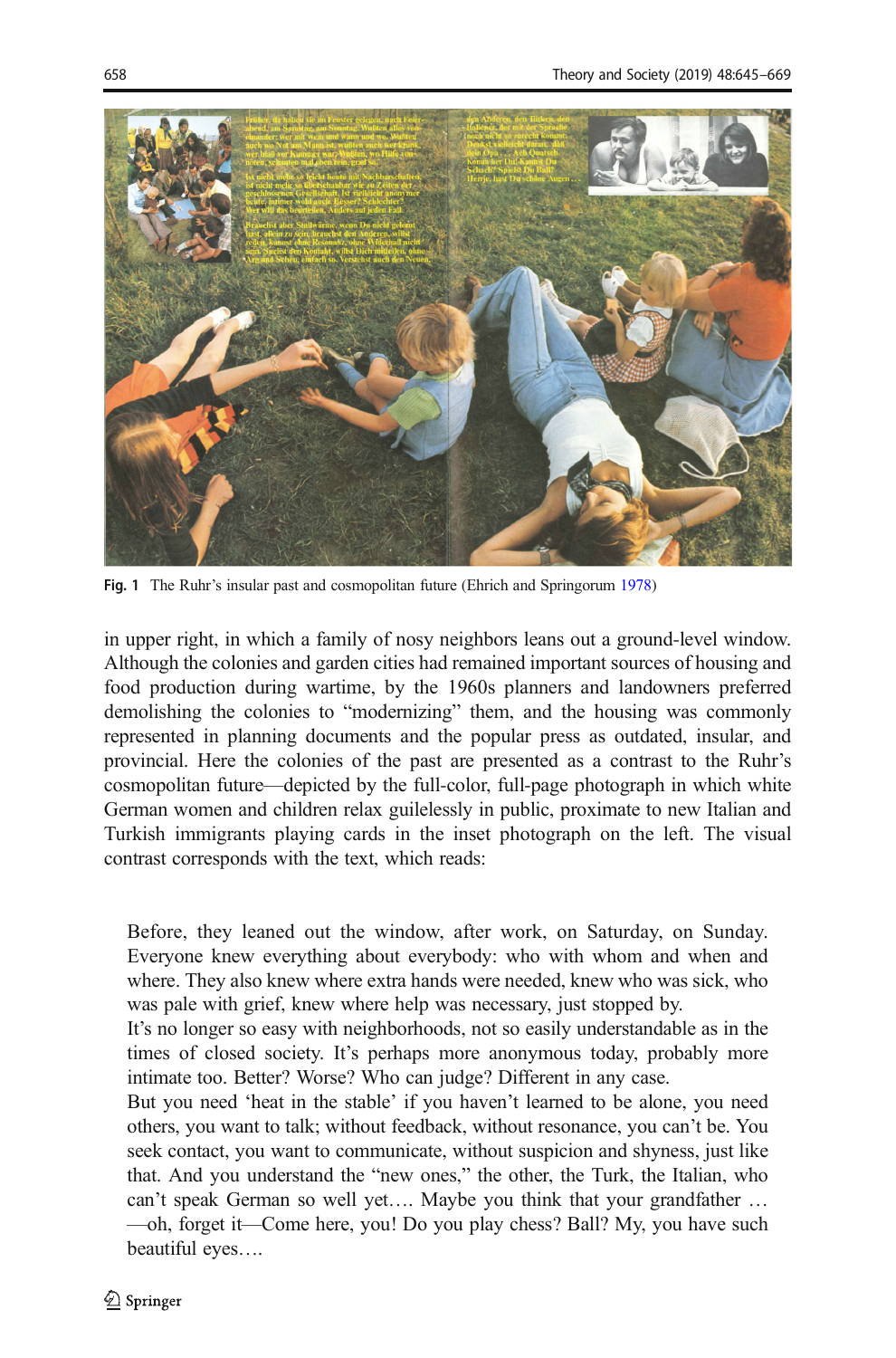This passage reflects the extent to which the regional parks were understood to be places for learning to participate in the new urban Gesellschaft. The "before" to be escaped is the claustrophobia of *Gemeinschaft*—where "everyone knew everything about everybody"—represented by the colonies; the "today" that is "different" reflects the Ruhr's higher-than-national-average immigrant population, drawn by the region's constant need for industrial labor, revived industrial production, and the country's low unemployment rate that had drawn about four million guestworkers and their families from Turkey, Italy, Greece, and Yugoslavia to West Germany in the postwar years (von Einem [1982\)](#page-23-0). The SVR deliberately designed the parks to be accessible to this population by placing them in the Ruhr's densest areas, proximate to public transit and hospitable to a variety of uses for the whole family (Landesregierung Nordrhein-Westfalen [1968,](#page-22-0) [1970](#page-22-0)). As zones for interaction among strangers across ethnicity and class, the parks were a technocratic fulfillment of West Germany's ambitions for a thriving public realm, the foundation of urbanity based in sharp distinctions between public and private, and a "bourgeois" public of relative anonymity, rational discourse, and shared experiences of leisure.

But in the same decade, a local New Left countermovement rejected the Revierparks' vision of bourgeois urban democracy and functionally divided city, and communicated an alternative social vision through nature, with a very different relationship to power. Since the construction of Margarethenhöhe, and the arrival of urban aspirations and urbanized nature to the Ruhr, the colonies had been devalued economically and imaginatively. They were physically decaying, and they and their residents were represented as old fashioned and provincial in popular culture and in materials like the Revierparks brochure. Planners and policymakers aligned with bourgeois visions of democracy (as well as property owners, who stood to gain from increased rents) wanted to tear them down and build high rises. But the construction of universities in the Ruhr brought a New Left, comprising university faculty and students, to the region, who argued for an alternative "proletarian" public sphere and democratic politics, which they located in the Ruhr's nineteenth century workers' colonies. Anticipating critiques of modernist planning, faculty and students, along with colony residents—still mainly the Ruhr's traditional working class—began to organize to save the colonies.

The most prominent target for preservation was Eisenheim, the oldest workers' colony, built in 1844. The movement to save Eisenheim reimagined the colonies' spatial politics and based arguments to preserve them on an alternative, proletarian democratic, urban, and political ideal they located in the colonies' nature. Like Revierparks planners, the movement saw nature as a tool for building urban democracy, and the colonies' animals, gardens, and shared green spaces were central to their published materials (see Fig. [2](#page-15-0)).

But rather than a Habermasian public sphere of bourgeois strangers, they depicted these spaces and materials as providing the foundation for an alternative democratic politics (Faecke et al. [1977](#page-21-0); Günter and Günter [1999](#page-21-0)). Although the colonies had originally reflected an agrarian imaginary of life and social relationships, in a new political economy the movement was able to imaginatively recast these spaces as the foundation for a new proletarian politics. In their eyes, in the twentieth century and in the absence of industrial barons as owner-employers, Eisenheim's gardens and green spaces became places able to create a "solid basis of real mass experience" to give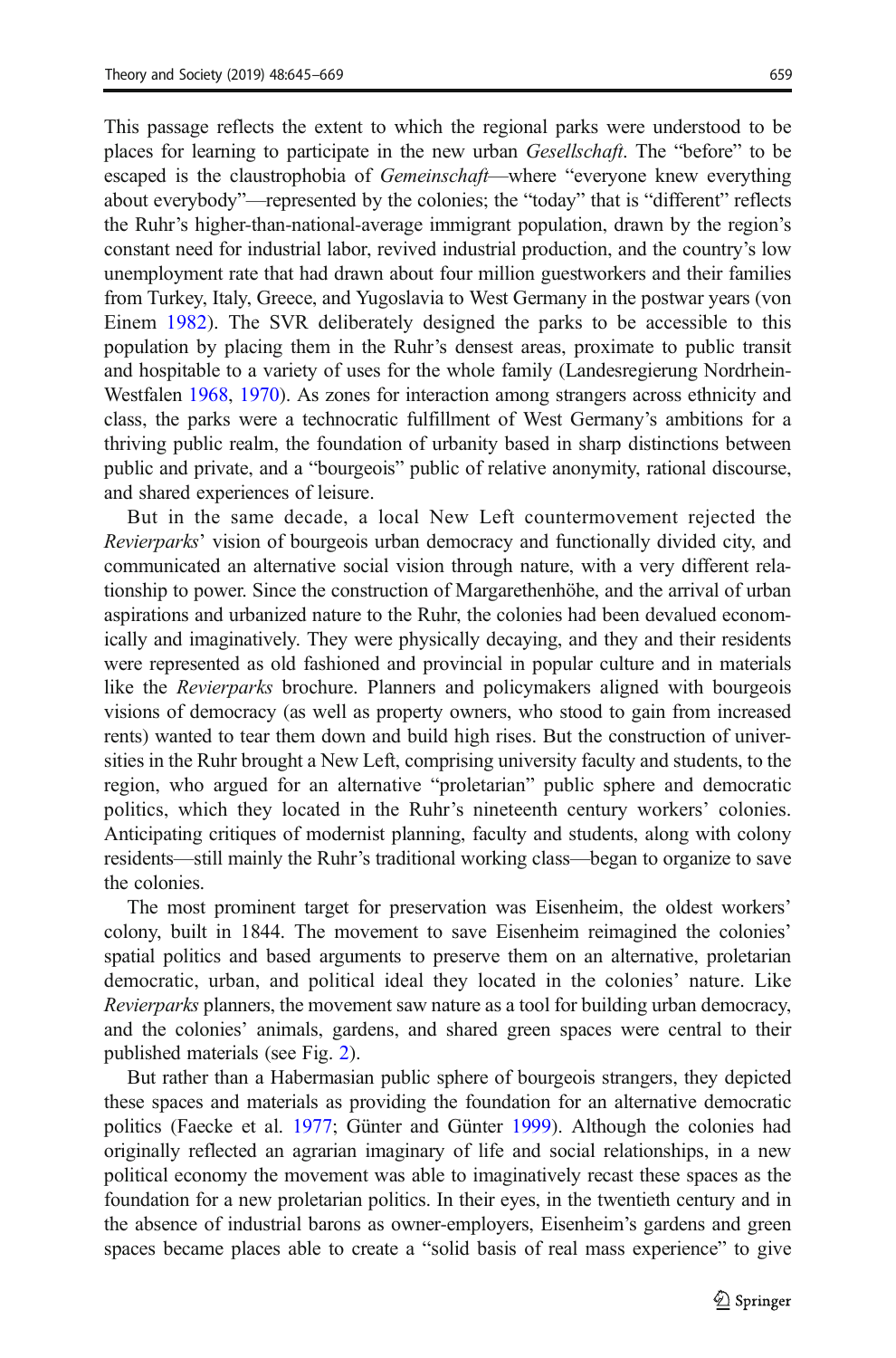<span id="page-15-0"></span>

Fig. 2 Nature makes neighbors (Projektgruppe Eisenheim [1973,](#page-23-0) 94–95)

"weight" to a proletarian public sphere of citizens whose interests were reflexively classed, historicized, and located, instead of ostensibly abstract, ahistorical, and universal (Negt and Kluge [1993,](#page-22-0) p. 80).

An excerpt from a resident interview in one of the movement's published books explains the relevance of images like Fig. 2, declaring that "people who keep a lot of rabbits are supported by their neighbors" (Projektgruppe Eisenheim [1973,](#page-23-0) p. 123). What is the connection between nature and neighborliness? The movement argued that nature's demands and its products—literally, the care it requires and fruits it bears facilitated more and qualitatively different kinds of social interactions. Rabbits create opportunities for neighborliness by attracting children, by encouraging residents to spend leisure time at home, and by having litters that need homes. Gardens produce more flowers than one person can pick or more vegetables than one nuclear family needs, creating opportunities for cooperation and sharing. Especially as the industrial workplace (the traditional location for organized labor and class-based consciousness [Crew [1979\]](#page-21-0)) disappeared, the movement argued that the colonies' multi-use gardens, small animals, and "green rooms" were small scale, multi-generational, "half-public" spaces that produced a proletarian public sphere by increasing social interactions, encouraging trust, sharing, and solidarity, and reproducing community values (Projektgruppe Eisenheim [1973](#page-23-0)).

The construction of *Revierparks* and the *Rettet Eisenheim* movement illustrate how, once available, urbanized nature becomes a variable in urban change, and its availability for very different political projects in the same period. As in the case of Margarethenhöhe, the Ruhr's *Revierparks* and colonies were not seen simply to represent competing normative visions but literally understood to be key sites for communicating new ideals of cities and citizenship, and spaces where new norms and habits were to be learned and reproduced. It also highlights urbanized nature's cumulative spatial and social effects on urban politics and built environment. This social imaginary transformed the landscape physically—the Ruhr's *Revierparks* and its colonies remain central to the region's spatial identity today—and socially, in that both were the places where a democratic public sphere and political consciousness were and continue to be cultivated.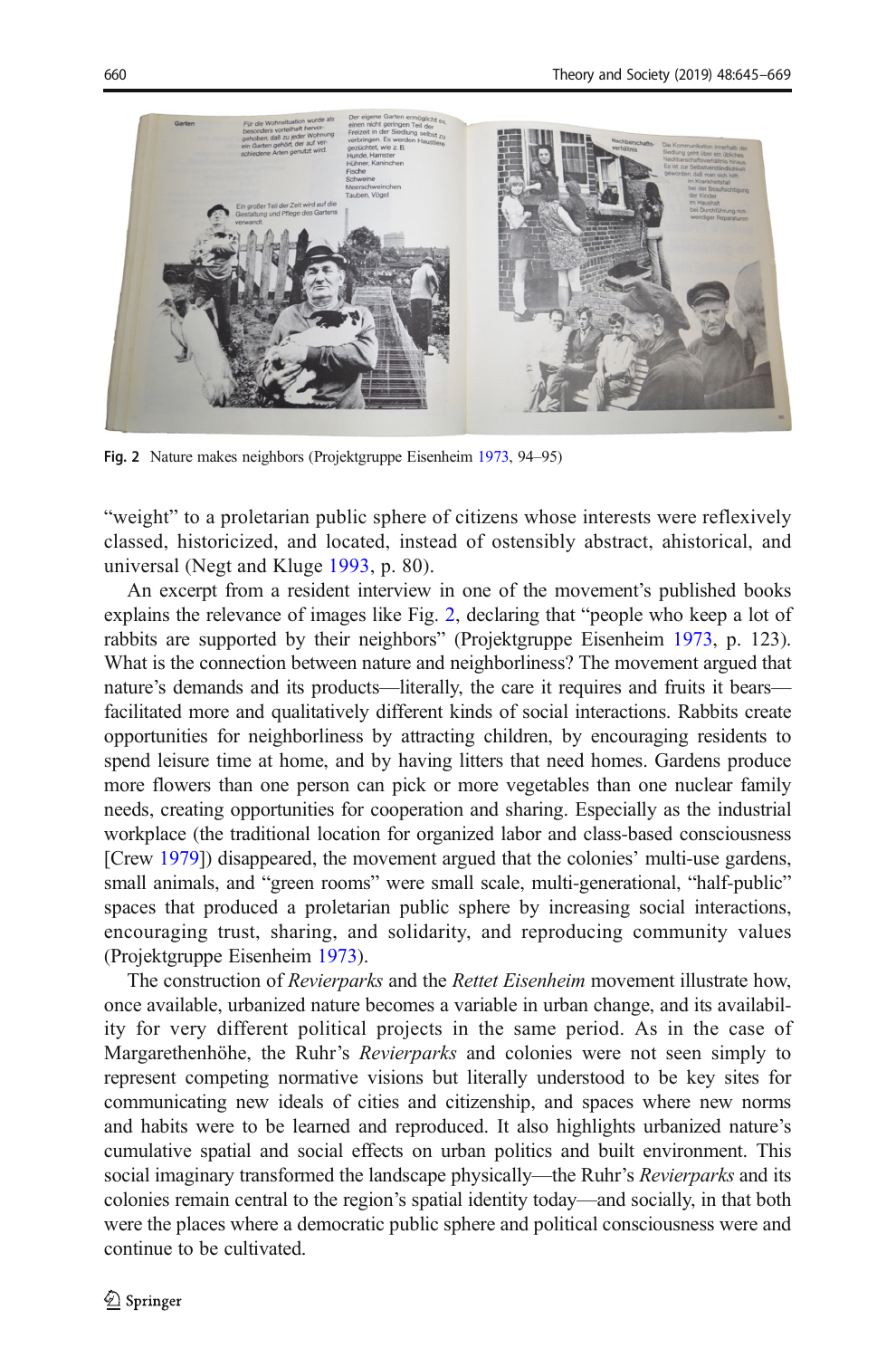#### Discussion: the greening imaginary and urban change

The main argument of this article is that urbanization turned nature into a moral good that, once available, made it possible to use greening projects as solutions to problems with urbanism in large industrial cities, but also beyond them. Of course, I am not the first to link urbanization with transformed ideas of nature or to describe the widespread diffusion of urban ideas. Urbanists have observed that historically "urban" or "rural" ideas eventually "have an independence of their own," transcending the places and times in which they arose (Angelo [2017](#page-20-0); Bell [2018](#page-20-0): 12; Wirth [1938\)](#page-23-0). But exactly how urban ideas and moral frameworks travel and transform has not been elaborated in recent theories of urban nature, either theoretically or empirically. Arguments for the study of urbanization as a multi-scalar, socionatural process have emphasized the physical transformation of cities and broader extractive landscapes and global political economies (e.g., Arboleda [2016](#page-20-0); Brenner and Katsikis [2014\)](#page-20-0). Words like epistemologies and imagination, "phenomena" and "condition," frequently appear in landmark texts (Brenner [2013](#page-20-0); Brenner and Schmid [2017\)](#page-20-0), and it is presumed that just as urbanization processes move and transform goods, people, and raw materials around the globe, cultural forms, practices, and ideas circulate as well. But what are those cultural forms and practices, and how is it that they travel?

This article concretizes and elaborates these claims by documenting the historical movement of the greening imaginary to a place that is not a traditional city. It provides a sociological explanation for why and how these practices recur and spread, and how they impact the transformation of physical and social space, through the concept of the social imaginary. Drawing from sociologists of morality's attention to the genesis of moral categories, I have argued that urbanization made greening into a moral practice; that the social imaginary I call urbanized nature is an outcome of urbanization that then becomes a variable in urban change. To translate this into the language of urbanists, we might turn to Neil Brenner's distinction between the urban as "nominal essence" and "constitutive essence." Nominal essence refers to the social and spatial forms that urban "phenomena, conditions, or landscapes" take (e.g., cities themselves), while constitutive essences are "the various processes (e.g., capital investment, state regulation, collective consumption, social struggle, etc.) through which the urban is produced" (Brenner [2013](#page-20-0), pp. 96, 98). Urbanized nature was a product of urbanization as constitutive essence: the changing forms of investment, production, consumption, and social relationships of industrial urbanism literally "constituted" this new moral view of nature, just as they constituted cities. Once it became available, urbanized nature has affected the urban form as nominal essence: cities and other urban environments are constituted in part through this idea of nature as it is drawn upon when making decisions about the built environment.

Accounting for this practice as a result of a social imaginary, rather than a mystified response to environmental problems, also offers an alternative, and more sociological, conception of the causes and consequences of greening that helps explain its politics and ubiquity today. "Ideology," in the strict, Marxist sense, is quite often the lens for critical analyses of greening, implying both a mis-recognition of the social problems of the industrial city, and actions or beliefs that uphold dominant class interests (Purvis and Hunt [1993](#page-23-0); Williams [1977](#page-23-0), p. 108). This diagnosis is also a product of the commonsense framing of greening as a reaction against the city. Urban greening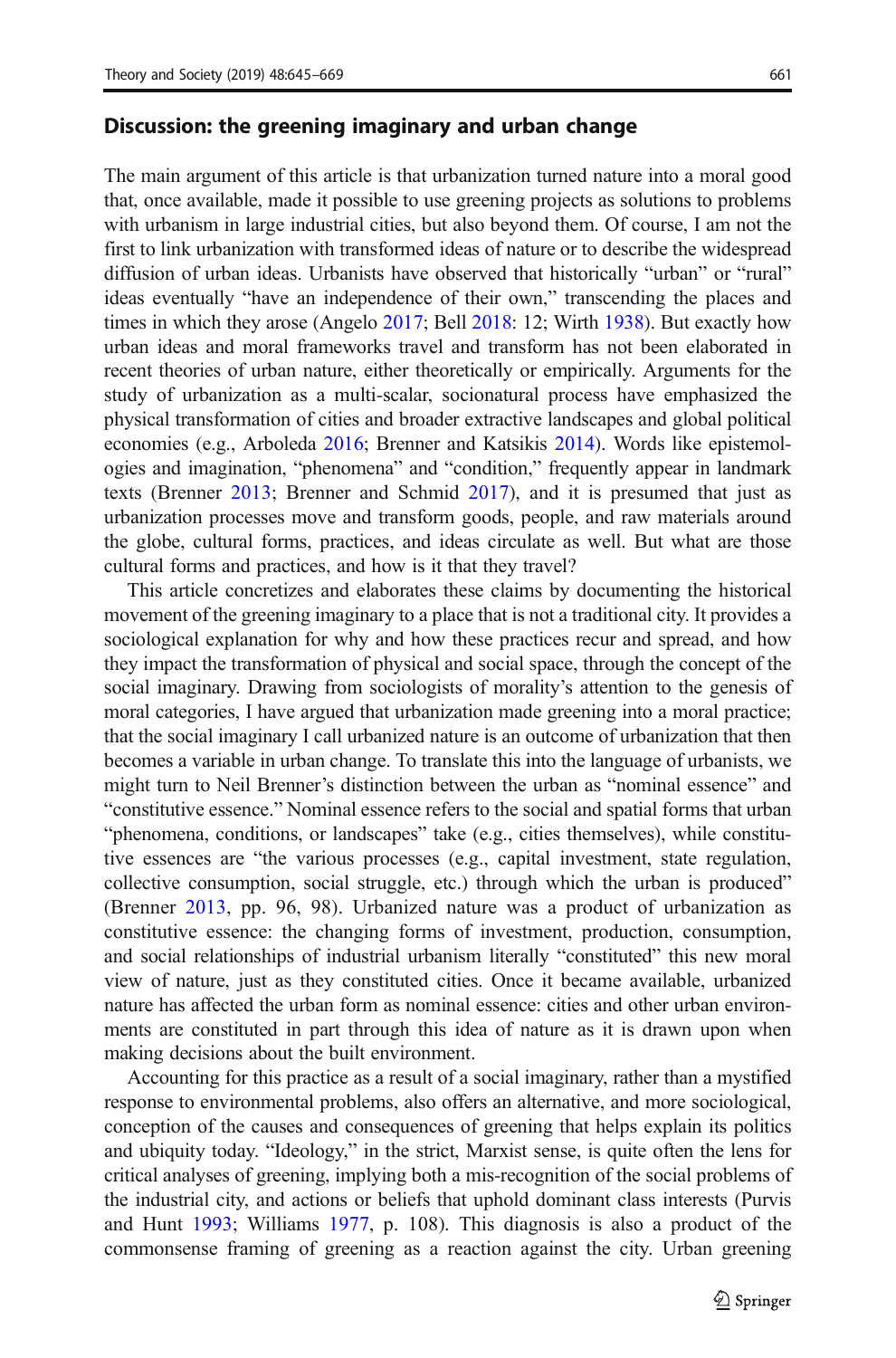initiatives understood in these terms are often taken to be ideological responses that mistake the source of those problems, attempts to fix them with place-based band aids rather than deeper structural transformation, or simply likely to be domesticated or coopted. This assumption is implicit in the framing of many questions about the politics of community gardens and other urban green spaces, especially regarding their attempts and inevitable failures to provide true service to the public: Can community gardens be counter-hegemonic spaces or are they just another site of neoliberalism (McClintock [2014\)](#page-22-0)? Did Olmsted know how elitist his design for Central Park really was (Rosenzweig and Blackmar [1992\)](#page-23-0)?

This assumption is historically inaccurate—the Eisenheim movement provides one historical example of a case where the emphasis on the social and political power of urban green space coexists with a Left structural analysis of the problems of their present, and an argument about how participation in proletarian green space could lead to political change—but more to the point, these questions offer limited ways into understanding greening projects' problems and possibilities. As social projects, greening projects cannot help but be partial; across eras, they will inevitably reflect the intentions of their creators and the political economy of the moments in which they are carried out. What such questions and framing fail to account for is nature's power and polysemy: not only the fact that it *can* be selected, but that it actually is selected quite often, and its availability for multiple projects in the same period, directed toward a variety of ends. In the 1970s the Eisenheim movement and the Revierparks offered two distinctly different visions of urban democracy through nature in the same period; today, greening is mobilized in projects across the political spectrum—by guerrilla gardeners as well as green growth machines.

Instead, the argument outlined here offers an explanation for the availability of green solutions for projects across the political spectrum, bottom up as well as top down why it is not just naïve or reformist urban planners who have placed hope in green design as a solution to social problems, but all kinds of actors who are are apt to act to realize them through green space. Phenomenally similar green spaces, such as parks, community gardens, urban farms, allotments, and window boxes, can reflect and project very different social ideals, counter-hegemonic and revolutionary as well as system-affirmative or reform-minded. A shared underlying imaginary of this set of aesthetic representations as "good" makes these everyday signifiers of nature—flowers on a table, plantings in window boxes, community gardens—broadly legible as containers of value, and therefore useful vehicles for a wide array of social visions, regardless of their politics. Urbanized nature is even available for anti-urban visions, such as alternative food movements with a back to the land ethos and visions of smallscale communities living in harmony with nature, growing their own food. None of these is a "free" space in terms of un-inscribed, but rather they project normative visions of the world, whether articulated through collective practices or planned topdown. Practicalities of scale and cost contribute to the fact that the most visible greening projects are ones that use nature to confirm existing social arrangements, but there is nothing necessarily hegemonic about greening as a practice, nothing internal to it that requires it to uphold the status quo.

This argument about the origins and effects of greening has implications for both the sociology of morality and theories of urbanization. For urbanists, it provides a sociological perspective that highlights the role of culture and ideas in urban change. Though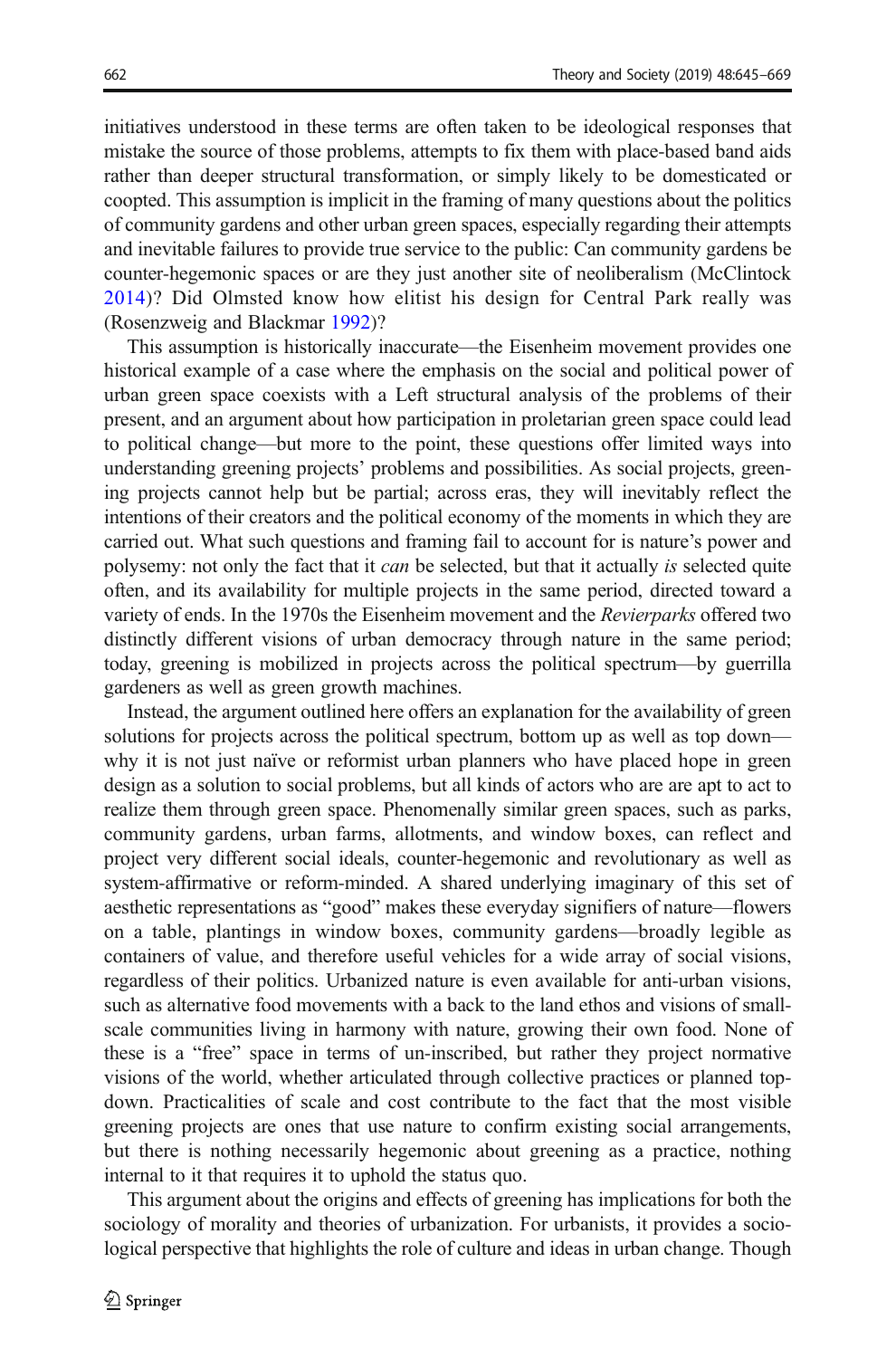urbanists 'know' that "production" includes not just manual and economic labor, but imaginative and cultural work and "social accomplishment," this cultural and social work is often overlooked and undertheorized (Smith [1998](#page-23-0), p. 277). The commonsense argument that greening is a reaction against the city reflects this orientation, in that it views greening as a reactive mode, suggesting that urban problems come first and (ideological) green solutions second. But as David Harvey has noted—not coincidentally, also in the context of an argument about ideas of nature—"even Marx" was "willing to countenance ways ideas could become a 'material force' for historical change when embedded in social practices" ([1993](#page-21-0), p. 31). In making it clear that the temporal order can and may often be the reverse—that greening is an aspirational practice, that literally lays out new visions of (in this case) cities and citizenship in the landscape—the Ruhr helps correct this bias by showing how social imaginaries, and ideas more broadly, become a "material force": they are causes, as well as effects, in urban transformation.

This is also an explanation for greening that walks a line between materialist and cultural approaches to urban transformation in a manner consistent with the objectives of earlier scholarship using the concept of the social imaginary. I call these historical efforts "greening" deliberately, to highlight the continuity between contemporary greening efforts and those of prior eras. The argument is precisely that though the substantive projects and specific values people attach to nature change, nineteenth century urban parks and contemporary green cities are—formally—the same activity, products of the same social imaginary. Reading this argument into accounts of urban change foregrounds that, while social imaginaries do not have free rein, they are also not simply epiphenomena of material conditions. Large-scale landscape transformations are in part a product of these imaginative efforts; inevitably, such projects also reflect the political economy of each era, in terms of their particular normative aspirations, material constraints, and spatial politics. The social imaginary has long been a tool in such projects—of defining the causal role of "culture" in relationship to more structural variants of Marxism—or as Bob Jessop has put it, to explain how "imaginaries provide not only a semiotic frame for construing the world but also contribut[e] to its construction" (Jessop [2010](#page-22-0), 342; italics in original). Anderson's Imagined Communities is often read as marking a shift from "structural and materialist" analyses of nationalism to (additionally) "cultural" ones (Goswami [2002,](#page-21-0) p. 771); Castoriadis was motivated by a political and intellectual commitment to theorizing creative work and outcomes that could not be traced back to structural sources [\(1997,](#page-21-0) pp. 24–25; Gaonkar [2002\)](#page-21-0). Here too, the social imaginary provides a framework for understanding the eternal return of an idea mobilized repeatedly in the context of urban change.

In turn, the urban context extends the sociology of social norms and values from the analysis of discourse to action by emphasizing the material effects of social imaginaries as greening projects spatialize new ideals of urban publicness and transform urban space. While well-sensitized to the causal role of culture, sociologists have not always been attuned to the "materiality" of moral beliefs or imaginaries (McDonnell [2010;](#page-22-0) Rubio [2014](#page-23-0)). Although theoretically "kinesthetic" and "emotive" as well as discursive (Glaeser [2011](#page-21-0), p. 18), in practice, social imaginaries, norms, and values have generally been studied as a cognitive and discursive terrain. Ann Mische, for example, in outlining several ways that futures are produced, "focuses primarily on text and talk,"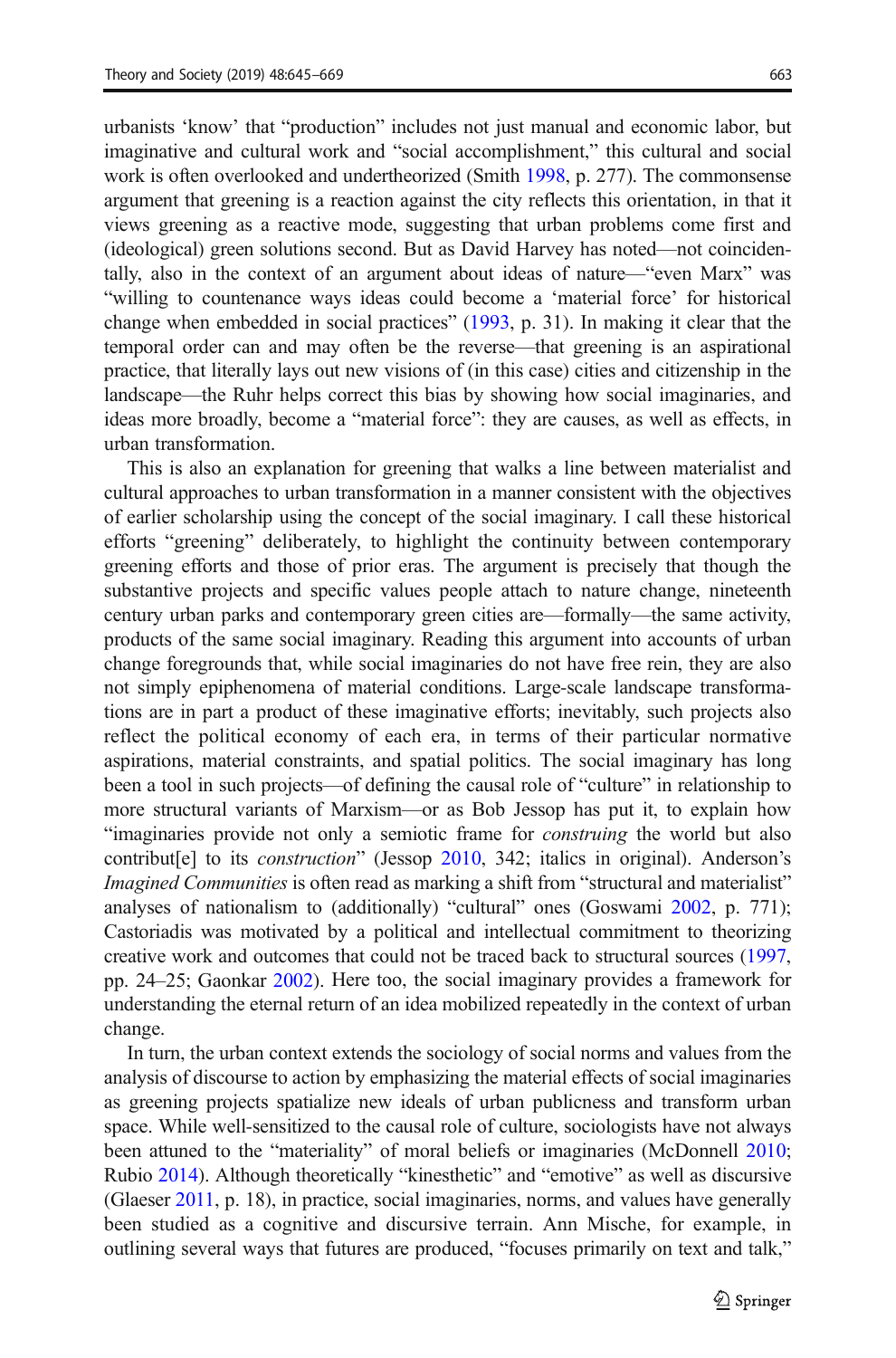and does not address the question of "how future projects are given material form" beyond calling for additional work on this topic ([2009](#page-22-0), pp. 699–702; [2014;](#page-22-0) p. 244, 442). The sociology of morality has tended to treat beliefs and practices separately providing accounts of moral beliefs' social origins (Strand [2015\)](#page-23-0), how they drive language and practice (Abend [2014\)](#page-20-0), and situations of verbal justification (Boltanski and Thévenot, [2006\)](#page-20-0).

The greening case draws sociologists' attention to the material consequences of moral beliefs through a view of urban landscapes as, in part, products of moral action. Greening in the Ruhr literally established distinctions between public and private space, laid the region's basic spatial footprint, and recurrently reshaped its social life. This history previews ways the sociology of morality might incorporate a "material sensibility" (Rubio [2014](#page-23-0)) into their analyses by becoming attuned to different modes of moral action, by bringing the built environment into focus as an archive of these decisions—centering it as a key site where negotiations about normative visions are materially carried out—and by highlighting several roles that materials can play. These materials and spaces have an agentic capacity to "do" things: bring people together, create new forms of social interaction or political consciousness. They cause inertia and facilitate cultural *reproduction*, as objects that remain in the landscape; because greening projects are materially durable, they are capable of shoring up social visions and aspirations in the minds of audiences, often beyond the lives of their creators. And they are tools for change: whether through new projects or the reinvention of existing forms, greening projects are deliberate efforts to remake society through the landscape. Greening is a particularly rich site for seeing these material effects precisely because nature is freighted with so many values and associations, and because urban greening projects are inherently material, but in much the same way the idea of nation influences solidary action in the modern world, urbanized nature produced greening as a moral practice that transforms urban environments spatially and socially.

### Conclusion

Recent critical reappraisals of city/nature and society/nature relationships have emphasized the centrality of nature to cities and urban life. In line with these interventions, this article provides a sociological explanation for urban greening that updates the commonsense understanding of the practice. Although the Ruhr lacks the physical conditions traditionally understood to provoke greening, since the early twentieth century, greening projects have been central to remaking the region as a physical and social space. Documenting the emergence and subsequent use of this new idea of nature in a place that was not a large, dense city makes it possible to show the role of broader, underlying social transformations and participation in a shared, imaginative field in producing these practices instead. The contemporary moral view of nature that motivates greening practices was itself an outcome of bundle of transformations in ways of life and social relationships associated with industrial urbanization in the nineteenth century: from growing food to buying it, from subsistence living to selling one's labor, from a relatively homogenous social environment to heterogeneous ones. This idea emerged first in large industrial cities, but, once available, became legible beyond them. The condition of its travel was not local morphology, but participation in a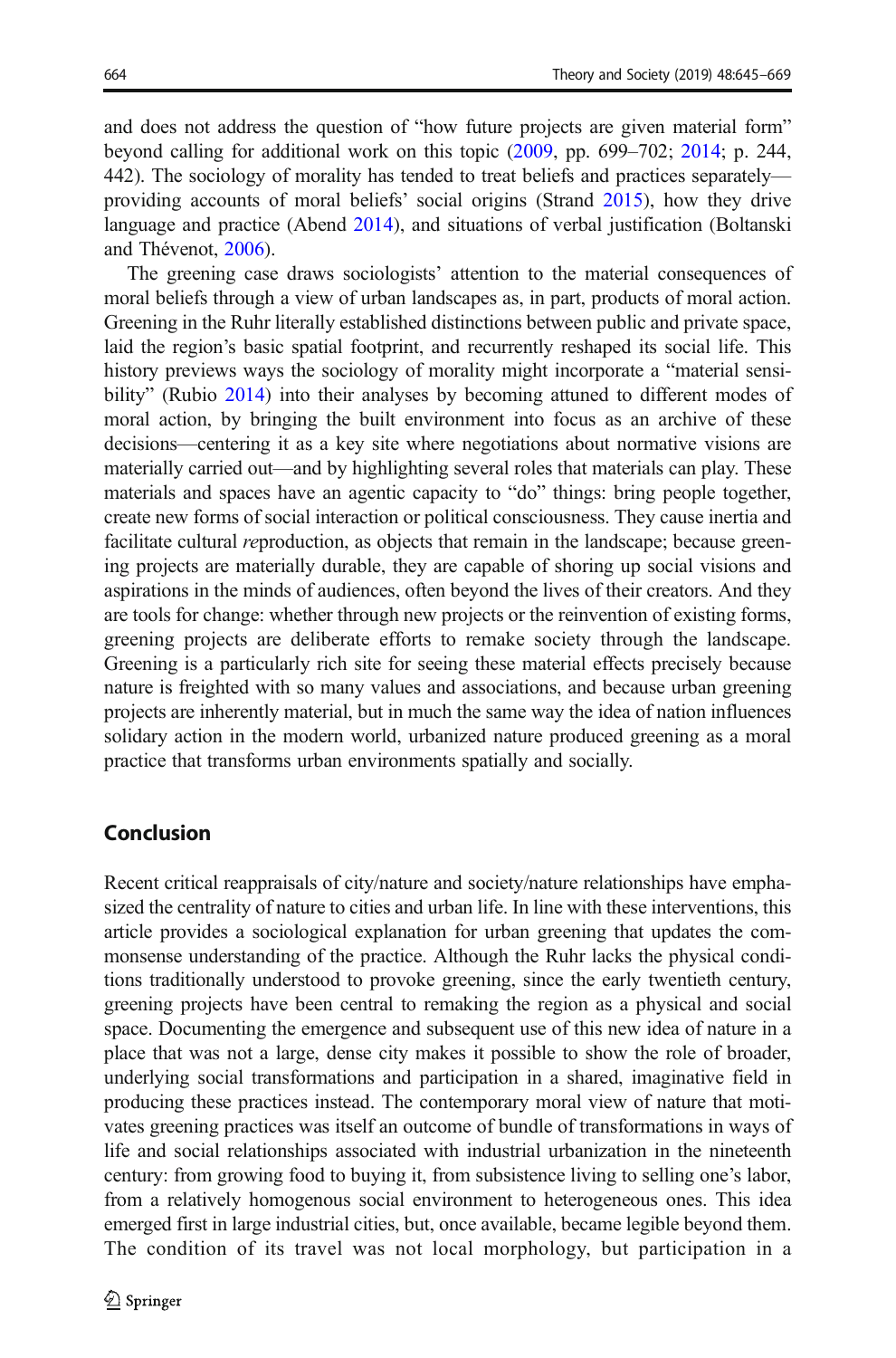<span id="page-20-0"></span>transnational, comparative, urban field in which green was already a relevant moral category. And once it arrived, urbanized nature—initially an outcome of urbanization became a variable in urban change, as greening projects were used by various protagonists to spatialize new ideals of urbanism and create new kinds of people. In tracing urbanized nature's emergence and subsequent use, this article emphasizes the connection between beliefs and practices, by showing how a new social imaginary literally made new forms of moral action possible and how those ideals were then materialized in urban space.

Acknowledgements This article has benefitted greatly from the insights and suggestions of Gianpaolo Baiocchi, Claudio Benzecry, Neil Brenner, Craig Calhoun, John Hall, Eric Klinenberg, Gemma Mangione, Harvey Molotch, Colin Jerolmack, Hannah Wohl, and Richard Sennett, as well as the T&S editors and three reviewers. I am especially indebted to Gianpaolo Baiocchi and Craig Calhoun for their thoughtful engagement with several drafts. Earlier versions of this paper were presented at the Social Science History Association (2015), American Sociological Association (2016), and American Association of Geographers (2018) annual meetings, as well as at the University College London, University of California Santa Cruz, Northwestern University, Georgetown University, and Dartmouth College. The research was supported in part by the Horowitz Foundation for Social Policy and a Mellon/ACLS Dissertation Completion Fellowship.

### References

Abend, G. (2014). The moral background. Princeton: Princeton University Press.

- Aglietta, M. (2000). A theory of capitalist regulation: The US experience. New York: Verso.
- Anderson, B. (2006). Imagined communities. New York: Verso.
- Angelo, H. (2017). From the city as a lens to urbanization as a 'way of seeing:' Country/city binaries on an urbanizing planet. Urban Studies, 54(1), 158–178.
- Angelo, H. (2019). Added value: denaturalizing the "good" of urban greening. Geography Compass, 7(8), 578–587 e12459.
- Angelo, H., & Wachsmuth, D. (2015). Urbanizing urban political ecology: A critique of methdological cityism. International Journal of Urban and Regional Research, 39(1), 16–27.
- Arboleda, M. (2016). Spaces of extraction, metropolitan explosions: Planetary urbanization and the commodity boom in Latin America. International Journal of Urban and Regional Research, 40(1), 10–112.
- Bahrdt, H. P. (1952). Nachbarschaft oder Urbanität. Bauwelt, 51/52, 1467–1477.
- Bell, M. M. (1995). Childerley: Nature and morality in a Country Village. Chicago: University of Chicago Press.
- Bell, M. M. (2018). City of the good: Nature, religion, and the ancient search for what is right. Princeton: Princeton University Press.
- Bender, T. (1982). Toward an urban vision: Ideas and institutions in nineteenth century America. Baltimore: Johns Hopkins University Press.
- Boltanski, L., & Thévenot, L. (2006). On justification: Economies of worth. Princeton: Princeton University Press.
- Brenner, N. (2004). New state spaces: Urban governance and the rescaling of statehood. New York: Oxford University Press.
- Brenner, N. (2013). Theses on urbanization. *Public Culture*, 25.1(69), 85–114.
- Brenner, Neil & Katsikis, Nikos. 2014. "Is the Mediterranean urban?" Implosions/explosions: Towards a study of planetary urbanization, 428–459. Berlin: Jovis.
- Brenner, N., & Schmid, C. (2015). Towards a new epistemology of the urban? City, 19(2–3), 151–182.
- Brenner, N., & Schmid, C. (2017). Planetary urbanization. In The globalizing cities reader (pp. 479–482). New York: Routledge.
- Brewster, B. H., & Bell, M. M. (2009). The environmental Goffman: Toward an environmental sociology of everyday life. Society & Natural Resources, 23(1), 45–57.
- Brubaker, R., & Cooper, F. (2000). Beyond "identity". Theory and society, 29(1), 1–47.
- Calhoun, C. (2008). Cosmopolitanism in the modern social imaginary. Daedalus., 137(3), 105–114.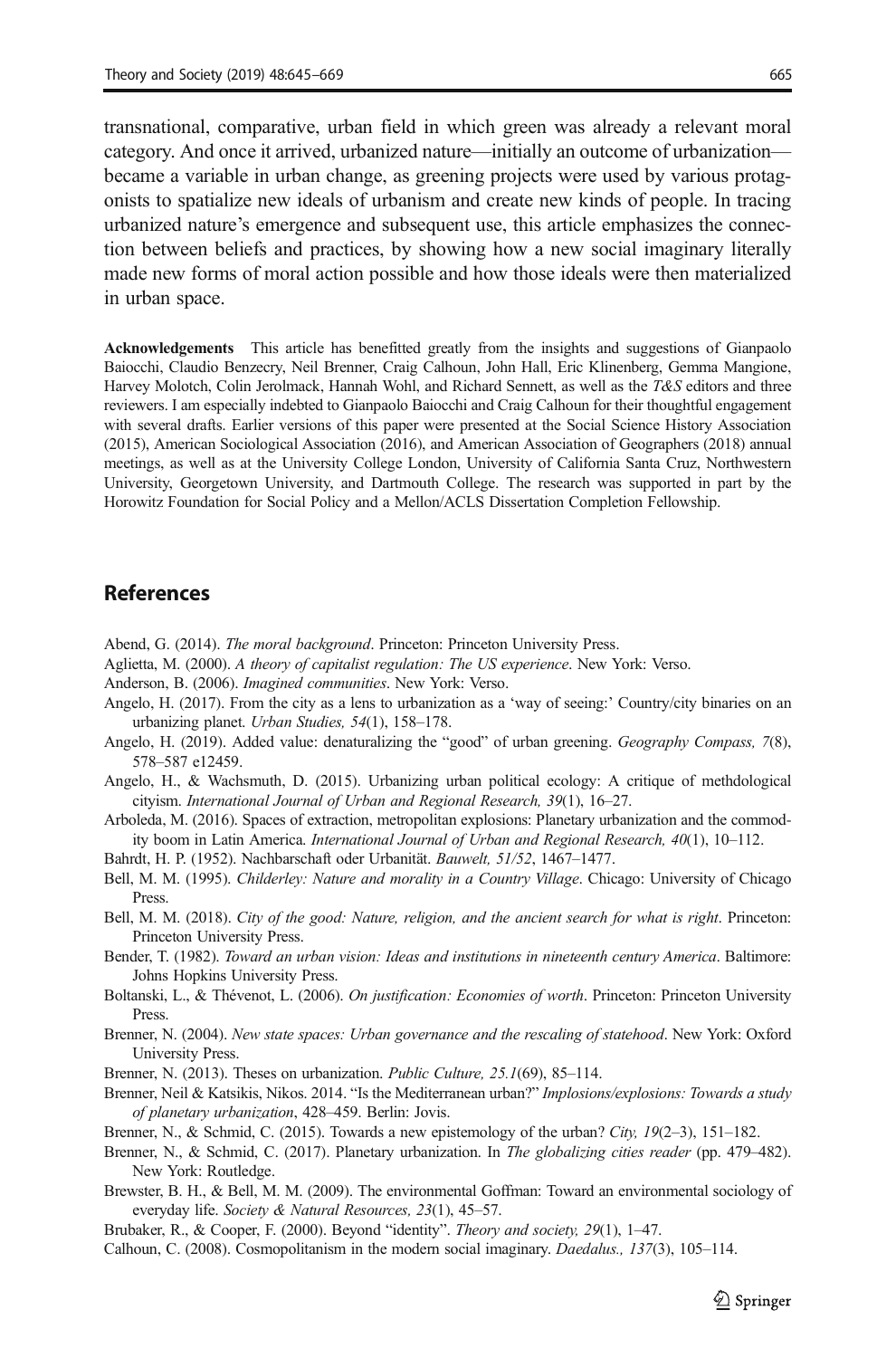- <span id="page-21-0"></span>Calhoun, C., Gaonkar, D., Lee, B., Taylor, C., & Warner, M. (2015). Modern social imaginaries: A conversation. Social Imaginaries, 1(1), 189–224.
- Čapek, S. M. (2010). Foregrounding nature: An invitation to think about shifting nature-city boundaries. City and Community, 9(2), 208–224.

Cioc, M. (2002). The Rhine: An eco-biography, 1815–2000. Seattle: University of Washington Press.

Cranz, G. (1982). The politics of park design: A history of urban parks in America. Cambridge: MIT Press.

Crawford, M. (1995). Building the workingman's paradise. London: Verso.

Crew, D. F. (1979). Town in the Ruhr. New York: Columbia University Press.

- Crompton, J. L. (2001). The impact of parks on property values: A review of the empirical evidence. Journal of Leisure Research, 33(1), 1–31.
- Cronon, W. (1992). Nature's metropolis: Chicago and the great West. New York: W.W. Norton.
- Cronon, W. (1995). The trouble with wilderness; or, getting Back to the wrong nature. In W. Cronon (Ed.), Uncommon ground: Rethinking the human place in nature. New York: W. W. Norton & Co..
- Dege, W., & Dege, W. (1983). Das Ruhrgebiet. Berlin: Gebrüder Borntraeger.
- Diefendorf, Jeffry. 1999. The West German debate on urban planning. Presentation. The American impact on Western Europe: Americanization and westernization in transatlantic perspective. Conference at the German Historical Institute. Washington, D.C. ([https://www.ghi-dc.org/conpotweb/westernpapers/](https://www.ghi-dc.org/conpotweb/westernpapers/diefendorf.pdf) [diefendorf.pdf](https://www.ghi-dc.org/conpotweb/westernpapers/diefendorf.pdf) (Accessed March 2013).

Drucker, P. (2012). Management. New York: Routledge.

- Ehrich, M., & Springorum, D. (1978). Hier bin ich Mensch: Oasen einer Industrielandschaft. Essen: Siedlungsverband Ruhrkohlenbezirk.
- Eliasoph, N. (1998). Avoiding politics: How Americans produce apathy in everyday life. Cambridge: Cambridge University Press.
- Elliot, J. R., & Frickel, S. (2015). Urbanization as socioenvironmental succession: the case of hazardous industrial site accumulation. American Journal of Sociology, 6, 1–42.
- Faecke, P., Stefaniak, R., & Haag, G. (1977). Gemeinsam gegen Abriß: Ein Lesebuch aus Arbeitersiedlungen und ihren Initiativen. Wuppertal: Hammer.
- Farrell, J. (2017). The battle for Yellowstone: Morality and the sacred roots of environmental conflict. Princeton: Princeton University Press.
- Fitzsimmons, M. (1989). The matter of nature. Antipode., 21(2), 106–120.
- Fourcade, M. (2011). Cents and sensibility: Economic valuation and the nature of "nature". American Journal of Sociology, 116(6), 1721–1777.
- Gandy, M. (2002). Concrete and clay: Reworking nature in New York City. Cambridge: MIT Press.
- Gaonkar, D. P. (2002). Toward new imaginaries: An introduction. Public Culture, 14(1), 1–19.
- Glaeser, A. (2011). Political Epistemics. Chicago: University of Chicago Press.
- Göderitz, J., R. Rainer, and H. Hoffman. 1957. "Die gegliederte und aufgelockerte Stadt." Archiv für Städtebau und Landesplanung. (Bd. 4).
- Goswami, M. (2002). Rethinking the modular nation form: Toward a sociohistorical conception of nationalism. Comparative Studies in Society and History, 44(04), 770–799.
- Gramsci, A. (1996). Prison notebooks. New York: Columbia University Press.
- Grazian, D. (2017). American zoo: A sociological safari. Princeton: Princeton University Press.
- Green, N. (1990). The spectacle of nature. Manchester: Manchester University Press.
- Günter, R. (1970). Krupp und Essen. In M. Warnke (Ed.), Das Kunstwerk zwischen Wissenschaft und Weltanschauung (pp. 128–174). Gütersloh: Bertelsmann Kunstverlag.
- Günter, J., & Günter, R. (1999). 'Sprechende Straßen' in Eisenheim. Essen: Klartext.

Günther, A., & Prévôt, R. (1905). Die Wohlfahrtseinrichtungen der Arbeitgeber in Deutschland und Frankreich (Vol. CXIV). Leipzig: Dunder & Humblot.

- Gustafson, S., Heynen, N., Rice, J. L., Gragson, T., Shepherd, J. M., & Strother, C. (2014). Megapolitan political ecology and urban metabolism in Southern Appalachia. The Professional Geographer, 66(4), 664–675.
- Habermas, J. (1991). The structural transformation of the public sphere. Cambridge: MIT Press.
- Hall, P. (2002). Cities of tomorrow (3rd ed.). Oxford: Blackwell.
- Harvey, D. (1993). The nature of environment: Dialectics of social and environmental change. Socialist Register, 29, 1–51.
- Heinrichsbauer, A. (1936). *Industrielle Siedlung im Ruhrgebiet*. Essen: Verlag Glückauf.
- Hickey, S. H. F. (1985). Workers in Imperial Germany: The miners of the Ruhr. Oxford: Oxford University Press.
- Hitlin, S., & Vaisey, S. (2013). The new sociology of morality. Annual Review of Sociology, 39, 51–68.

Castoriadis, C. (1997). The imaginary institution of society. Cambridge: MIT Press.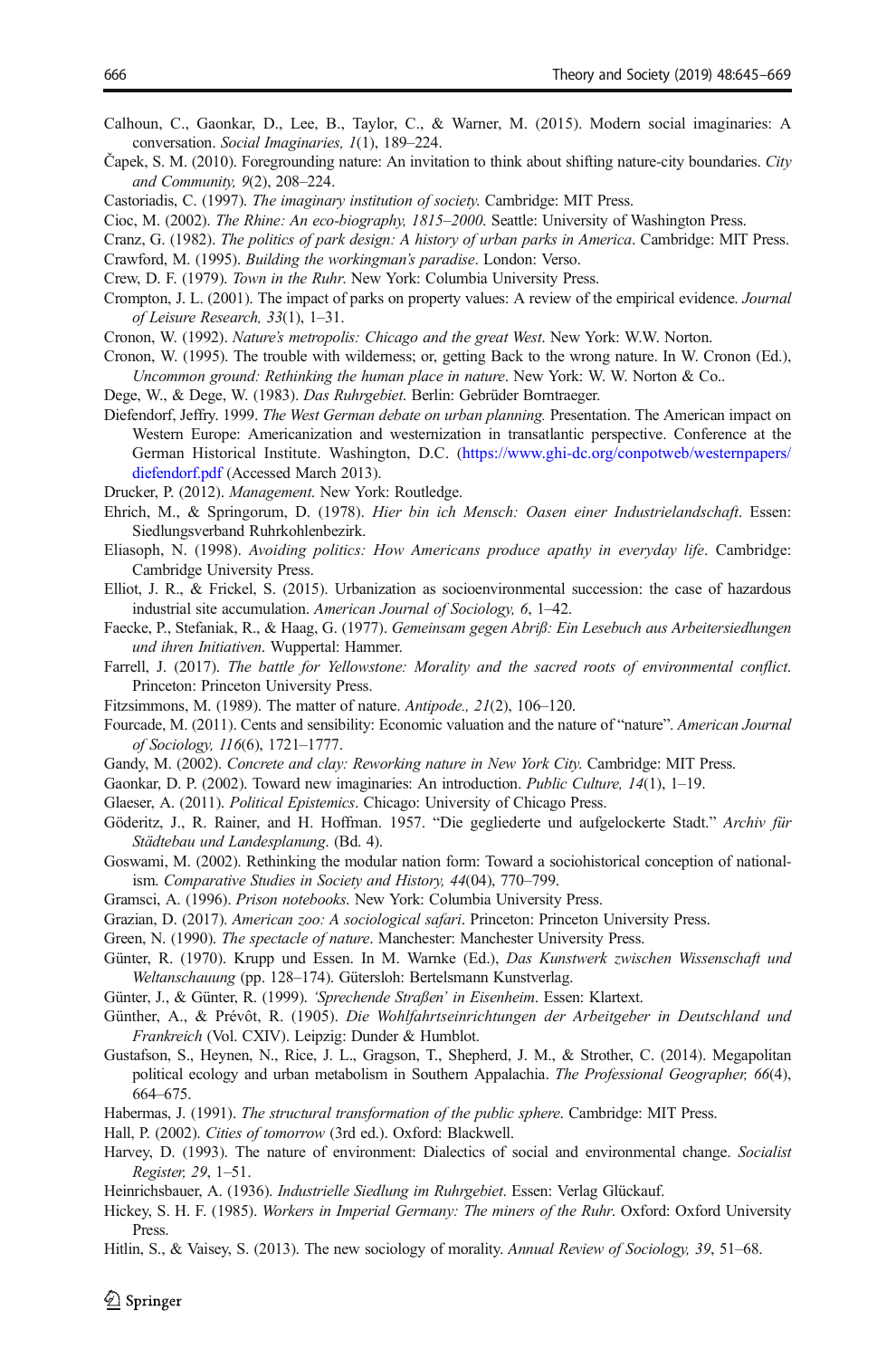<span id="page-22-0"></span>Hundt, R. (1902). Bergarbeiter-Wohnungen im Ruhrrevier. Berlin: Julius Springer.

- Ives, C. (2018). Public parks, private gardens: Paris to Provence. New York: The Metropolitan Museum of Art.
- Jackson, J. H., Jr. (1997). *Migration and urbanization in the Ruhr Valley 1821–1914*. Boston: Humanities Press.

Jameson, F. (1988). On Negt and Kluge. October, 46, 151–177.

- Jerolmack, C. (2007). Animal practices, ethnicity, and community: The Turkish pigeon handlers of Berlin. American Sociological Review, 72(6), 874–894.
- Jerolmack, C. (2013). The global pigeon. Chicago: University of Chicago Press.
- Jessop, B. (2002). Liberalism, neoliberalism, and urban governance: A state-theoretical perspective. Antipode, 34(3), 452–472.
- Jessop, B. (2010). Cultural political economy and critical policy studies. Critical Policy Studies, 3(3–4), 336– 356.

Kaika, M. (2005). City of flows: Modernity, nature, and the city. New York: Routledge.

- Kallen, P. W. (1984). Idylle oder Illusion? Die Margarethenhöhe in Essen von Georg Metzendorf. In T. Konerding & Z. Felix (Eds.), Die Margarethenhöhe. Das Schöne und Die Ware, Der Westdeutsche Impuls 1900-1914: Kunst und Umweltgestaltung im Industriegebiet (pp. 48–96). Essen: Museum Folkwang.
- Klemek, C. (2011). The transatlantic collapse of urban renewal. Chicago: University of Chicago Press.
- Koch, M. J. (1954). Die Bergarbeiterbewegung im Ruhrgebiet zur Zeit Wilhelms II. Düsseldorf: Droste.

Krause, M. (2014). The good project. Chicago: University of Chicago Press.

- Krupp'sche Gussstahlfabrik. 1912. Krupp 1812–1912: Zum 100-jährigen Bestehen der Firma Krupp und der Gussstahlfabrik zu Essen. Herausgegeben auf den hundertsten Geburtstag Alfred Krupps. Essen-Ruhr.
- Landesregierung Nordrhein-Westfalen. 1968. Entwicklungsprogramm Ruhr 1968–1973. Düsseldorf.
- Landesregierung Nordrhein-Westfalen. 1970. Nordrhein-Westfalen-Programm 1975. Düsseldorf.
- Larsen, C. (1996). What should be the leading principles of land use planning? A German perspective. Vanderbilt Journal of Transnational Law, 29(5), 967–1017.
- Lees, A. (1985). Cities perceived. Manchester: Manchester University Press.
- Lekan, T. M., & Zeller, T. (Eds.). (2005). Germany's nature. New Brunswick: Rutgers University Press.
- Loughran, K. (2016). Imbricated spaces: The High Line, urban parks, and the cultural meaning of city and nature. Sociological Theory, 34(4), 311–334.
- Lüdtke, H. (1972). Freizeit in der Industriegesellschaft: Emanzipation oder Anpassung? Opladen: Leske.
- Margarethe Krupp-Stiftung für Wohnungsfürsorge. 1915. "Mietvertrag und Hausordnung." Visitor's Center, Gartenstadt Margarethenhöhe, Essen.
- Marx, L. (2000). The machine in the garden: Technology and the pastoral ideal in America. Oxford: New York.
- McClintock, N. (2014). Radical, reformist, and garden-variety neoliberal: Coming to terms with urban agriculture's contradictions. Local Environment, 19(2), 147–171.
- McCreary, E. C. (1964). Essen 1860–1914: A case study of the impact of industrialization on German community life. New Haven: Yale University History Department, PhD Dissertation.
- McDonnell, T. (2010). Cultural objects as objects: Materiality, urban space, and the interpretation of AIDS campaigns in Accra, Ghana. American Journal of Sociology, 115(6), 1800–1852.
- Metzendorf, G. (1906). Denkschrift über den Ausbau des Stiftungsgeländes. Essen-Rüttenscheid: Margarethe Krupp-Stiftung für Wohnungsfürsorge.
- Metzendorf, R., & Mikuscheit, A. (1997). Margarethenhöhe: Experiment und Leitbild. Essen: Margarethe Krupp-Stiftung für Wohnungsfürsorge.
- Mische, A. (2009). Projects and possibilities: Researching futures in action. Sociological Forum, 24(3), 694– 704.
- Mische, A. (2014). Measuring futures in action: Projective grammars in the Rio+20 debates. Theory and Society, 43(3-4), 437–464.
- Mukerji, C. (1997). Territorial ambitions and the gardens of Versailles. Cambridge: Cambridge University Press.
- Mumford, Lewis. 1965. "Revaluations I: Howard's Garden City." The New York Review of Books. Accessed online, Aug. 3, 2018: [http://www.nybooks.com/articles/1965/04/08/revaluations-i-howards-garden](http://www.nybooks.com/articles/1965/04/08/revaluations-i-howards-garden-city/?sub_key=5b57a6077a720)[city/?sub\\_key=5b57a6077a720](http://www.nybooks.com/articles/1965/04/08/revaluations-i-howards-garden-city/?sub_key=5b57a6077a720).
- Nash, R. F. (2014). Wilderness and the American mind. New Haven: Yale University Press.
- Negt, Oskar and Alexander Kluge. 1993. Public sphere and experience. Translated by Assenka Oksiloff and Peter Labanyo. Minneapolis: University of Minnesota Press.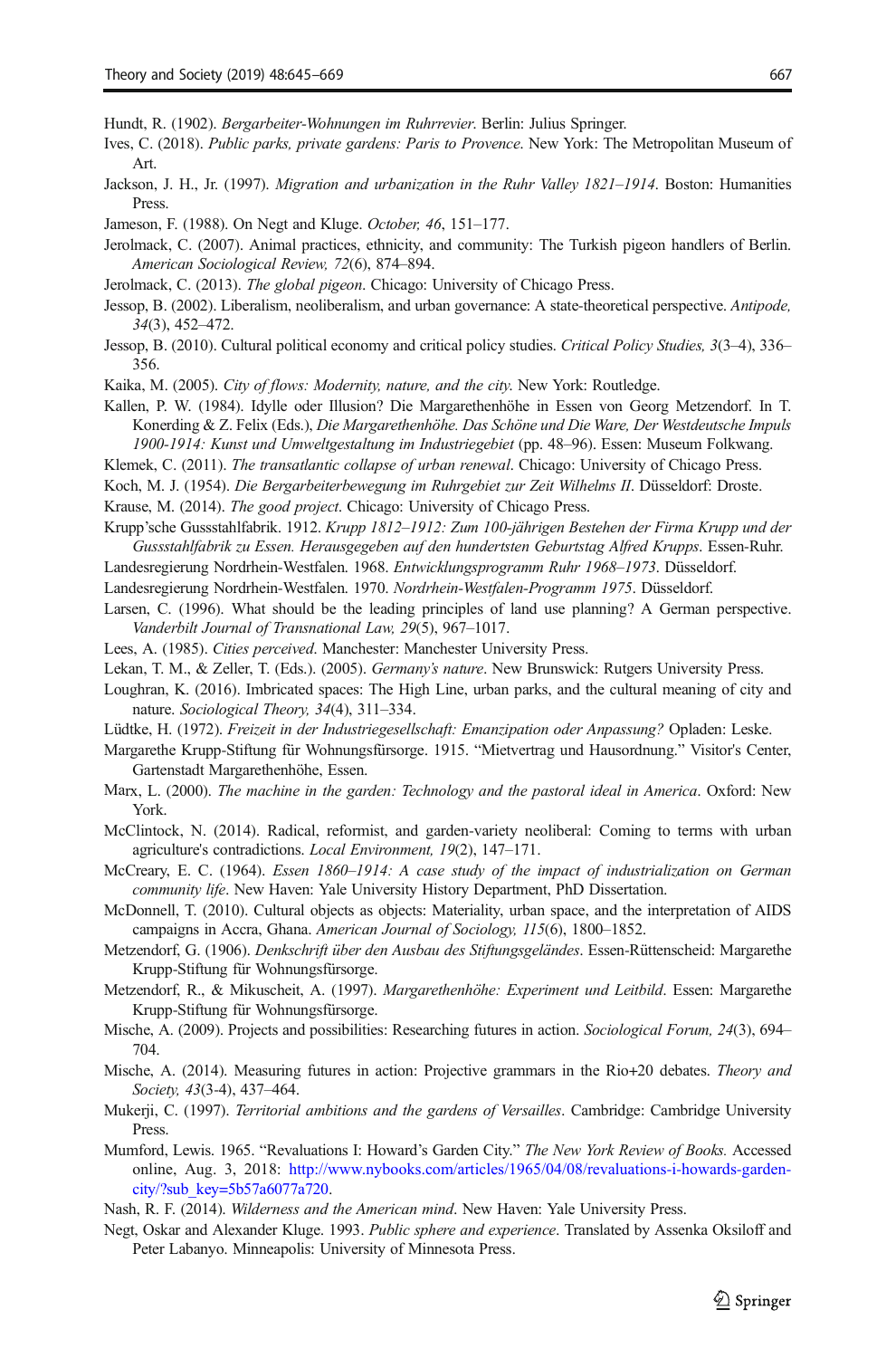- <span id="page-23-0"></span>Osthaus, Karl Ernst. 1911. "Die Bedeutung der Gartenstadtbewegung für die künstlerische Entwickelung unserer Zeit." Pp. 99–101 in Die deutsche Gartenstadtbewegung. Zusammenfassende Darstellung über den heutigen Stand der Bewegung. Berlin.
- Park, R. E., & Burgess, E. W. (1984). The City. Chicago: University of Chicago Press.
- Pounds, N. J. G. (1968). The Ruhr: A Study in Historical and Economic Geography. New York: Greenwood Press.
- Projektgruppe Eisenheim mit Jörg Boström und Roland Günter. (1973). Rettet Eisenheim. Bielefeld: Verlag für das Studium der Arbeiterbewegungen.
- Purvis, T., & Hunt, A. (1993). Discourse, ideology, discourse, ideology, discourse, ideology... British Journal of Sociology, 43(3), 473–499.
- Regionalverband Ruhr. 2010. "Bildungsblockade." [http://www.ruhrgebietregionalkunde.de/html/aufstieg\\_](http://www.ruhrgebietregionalkunde.de/html/aufstieg_und_rueckzug_der_montanindustrie/huerden_des_strukturellen_wandels/bildungsblockade.php%3Fp=4,2.html) und rueckzug der montanindustrie/huerden des strukturellen wandels/bildungsblockade.php%3Fp=4 [,2.html.](http://www.ruhrgebietregionalkunde.de/html/aufstieg_und_rueckzug_der_montanindustrie/huerden_des_strukturellen_wandels/bildungsblockade.php%3Fp=4,2.html)
- Rosenzweig, R., & Blackmar, E. (1992). The park and the people: A history of Central Park. New York: Henry Holt and Company, Inc..
- Rubio, F. D. (2014). Preserving the unpreservable: Docile and unruly objects at MoMA. Theory and Society, 43(6), 617–645.
- Schmidt, R. (1912). Ein modernes Stadtgebilde: Die Industrie und Wohnstadt. In Essens Entwicklung 1812- 1912 Herausgegeben aus Anlaß der hundertjährigen Jubelfeier der Firma Krupp (pp. 34–42). Essen: Fredebeul & Koenen.
- Schmitt, P. J. (1990). Back to nature: The Arcadian myth in urban America. Baltimore: Johns Hopkins University Press.
- Schulte, B. (2009). Karl Ernst Osthaus, Folkwang and the 'Hagener Impuls:' Transcending the walls of the museum. Journal of the History of Collections., 21(2), 213–220.
- Scott, J. (1998). Seeing like a state. New Haven: Yale University Press.
- Siebel, W. (1999). Industrial Past and Urban Future in the Ruhr. In R. Smith & B. Blanke (Eds.), Cities in Transition (pp. 123–134). New York: Palgrave Macmillan.
- Sieverts, T. (2003). Cities without cities: An interpretation of the Zwischenstadt. New York: Routledge.
- Simmel, G. (1964). The metropolis and mental life. In K. H. Wolff (Ed.), The sociology of Georg Simmel (pp. 409–424). New York: Free Press.
- Smith, N. (1998). Nature at the millennium: Production and re-enchantment. In B. Braun & N. Castree (Eds.), Remaking reality: Nature at the millennium (pp. 271–285). New York: Routledge.
- Steinborn, V. (1991). Arbeitergärten im Ruhrgebiet. Recklinghausen: Westfälisches Industriemuseum (Landschaftsverband Westfalen-Lippe.
- Steinborn, V. (2010). Arbeitergärten im Ruhrgebiet. In M. Oldengott & C. Vogt (Eds.), Zwischen Kappes und Zypressen: Gartenkunst an Emscher und Ruhr (pp. 52–58). Essen: Klartext.
- Strand, M. (2015). The genesis and structure of moral universalism: Social justice in Victorian Britain, 1834– 1901. Theory and Society, 44(6), 537–573.
- Tavory, I. (2011). The question of moral action: A formalist position. Sociological Theory, 29(4), 272–293.
- Taylor, C. (2004). Modern social imaginaries. Durham: Duke University Press.
- Taylor, D. (2016). The rise of the American conservation movement. Durham: Duke University Press.
- Tönnies, Ferdinand. 2011. Community and society. Translated by Charles P. Loomis. Mineola: Dover Publications.
- Vertovec, S. (2012). "Diversity" and the social imaginary. European Journal of Sociology, 53(3), 287–312.
- Von Einem, E. (1982). National urban policy—The case of West Germany. Journal of the American Planning Association, 48(1), 9–23.
- Wachsmuth, D. (2012). Three ecologies: Urban metabolism and the society-nature opposition. The Sociological Quarterly, 53, (4), 506–523.
- Walton, J. (1992). Western times and water wars. Berkeley: University of California Press.
- Williams, R. (1973). The country and the city. Oxford: Oxford University Press.
- Williams, R. (1977). Marxism and literature. Oxford: New York.
- Williams, R. (2005). Ideas of nature. In *Culture and materialism* (pp. 67–85). New York: Verso.
- Wilson, N. H., & Bargheer, S. (2018). On the historical sociology of morality: Introduction. European Journal of Sociology, 59(1), 1–12.
- Wirth, L. (1938). Urbanism as a way of life. American Journal of Sociology, 44(1), 1–24.